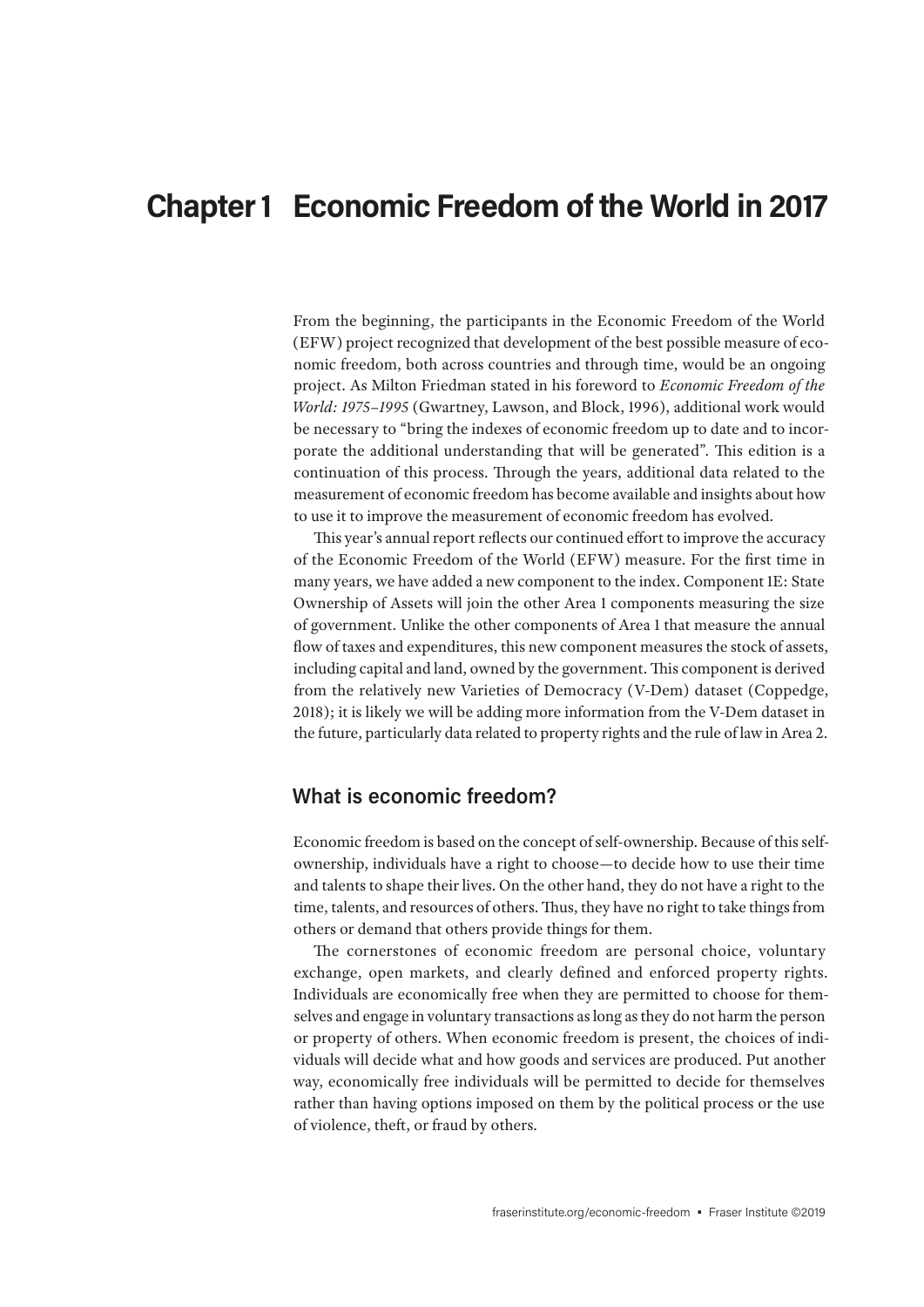The EFW index is designed to measure the degree to which the institutions and policies of countries are consistent with economic freedom. In order to achieve a high EFW rating, a country must do some things, but refrain from others. Governments enhance economic freedom when they provide an infrastructure for voluntary exchange, and protect individuals and their property from aggressors using violence, coercion, and fraud to seize things that do not belong to them. In this regard, the legal system is particularly important. The country's legal institutions must protect the person and property of all individuals from the aggressive acts of others and enforce contracts in an even-handed manner. Access must also be provided to money of sound value. But governments must also refrain from actions that restrict personal choice, interfere with voluntary exchange, and limit entry into markets. Economic freedom is reduced when taxes, government expenditures, and regulations are substituted for personal choice, voluntary exchange, and market coordination.

The EFW measure might be thought of as a measure of the degree to which scarce resources are allocated by personal choices coordinated by markets rather than centralized planning directed by the political process. It might also be thought of as an effort to identify how closely the institutions and policies of a country correspond with the ideal of a limited government, where the government protects property rights and arranges for the provision of a limited set of "public goods" such as national defense and access to money of sound value, but little beyond these core functions. To a large degree, a country's EFW summary rating is a measure of how closely its institutions and policies compare with the idealized structure implied by standard textbook analysis of microeconomics.

### **The Economic Freedom of the World index—an overview**

The EFW index provides a comprehensive measure of the consistency of a country's institutions and policies with economic freedom. It is an outgrowth of a series of six conferences hosted by Milton and Rose Friedman and Michael Walker from 1986 to 1994, which produced three books (Walker, 1988; Block, 1991; Easton and Walker, 1992) reporting the various prototypes and approaches examined in the discussions that culminated in the initial publication of *Economic Freedom of the World*. In addition to the Friedmans, several of the world's leading economists including Douglass North, Gary Becker, Peter Bauer, William Niskanen, and Gordon Tullock contributed to the development of the EFW measure. The index is published by a network of institutes spearheaded by the Fraser Institute in Canada. Members of the network and other interested parties meet annually to review the structure of the index and consider ideas for its improvement.

The construction of the EFW index is based on three important methodological principles. First, objective components are preferred to those that involve surveys or value judgments. With that said, given the multi-dimensional nature of economic freedom and the importance of legal and regulatory elements, it is sometimes necessary to use data based on surveys, expert panels, and generic case studies. To the fullest extent possible, however, the index uses objective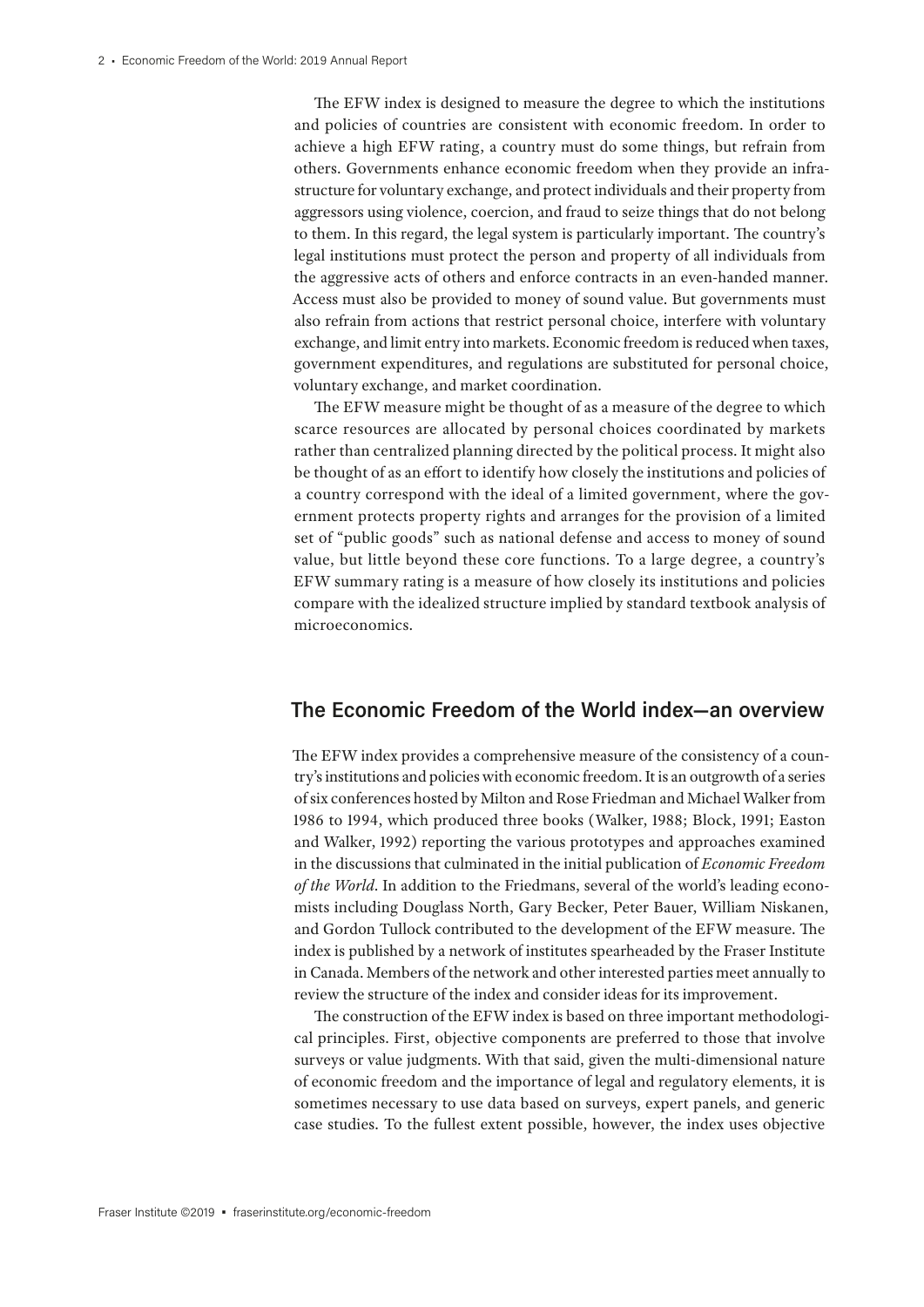components. Second, the data used to construct the index ratings are from external sources such as the International Monetary Fund, World Bank, and World Economic Forum that provide data for a large number of countries. Data provided directly from a source within a country are rarely used. Importantly, the value judgments of the authors or others in the Economic Freedom Network are never used to alter the raw data or the rating of any country. Third, transparency is present throughout. The report provides information about the data sources, the methodology used to transform raw data into component ratings, and how the component ratings are used to construct both the area and summary ratings. Methodological details can be found in the Appendix: Explanatory Notes and Data Sources of this report (pp. 225–237). The entire data set used in the construction of the index is freely available to researchers at <www.fraserinstitute.org/ economic-freedom/dataset>.

The total number of jurisdictions in the index remains at 162. The data are available annually from 2000 to 2017 and for years ending in zero or five back to 1970. The data are available for 123 countries for every year from 2000 to 2017 and for approximately 100 countries back to 1980. This dataset makes it possible for scholars to analyze the impact of both cross-country differences in economic freedom and changes in that freedom across a time frame of several decades. The EFW measure is a valuable tool for scholars seeking to examine the contribution of economic institutions more thoroughly and better disentangle its influence from political, climatic, locational, cultural, and historical factors as determinants of growth and development.

#### Structure of the EFW index

Exhibit 1.1 indicates the structure of the EFW index. The index measures the degree of economic freedom present in five major areas: [1] Size of Government, [2] Legal System and Property Rights, [3] Sound Money [4] Freedom to Trade Internationally, and [5] Regulation of credit, labor, and business.

Within the five major areas, there are 25 components in the index. Many of the components are themselves made up of several sub-components. In total, the index incorporates 43 distinct variables. Each component (and sub-component) is placed on a scale from 0 to 10 that reflects the distribution of the underlying data. When sub-components are present, the sub-component ratings are averaged to derive the component rating. The component ratings within each area are then averaged to derive ratings for each of the five areas. In turn, the five area ratings are averaged to derive the summary rating for each country.

Past reports have provided detailed explanations of why the components are included in each of the five areas. Therefore, we will keep the explanation of the underlying components in each of the five areas relatively brief.

Area 1: Size of Government focuses on how government expenditures and tax rates affect economic freedom. Taken together, the five components of Area 1 measure the degree to which a country relies on personal choice and markets rather than government budgets and political decision-making. Countries with lower levels of government spending, lower marginal tax rates, and less state ownership of assets earn the highest ratings in this area.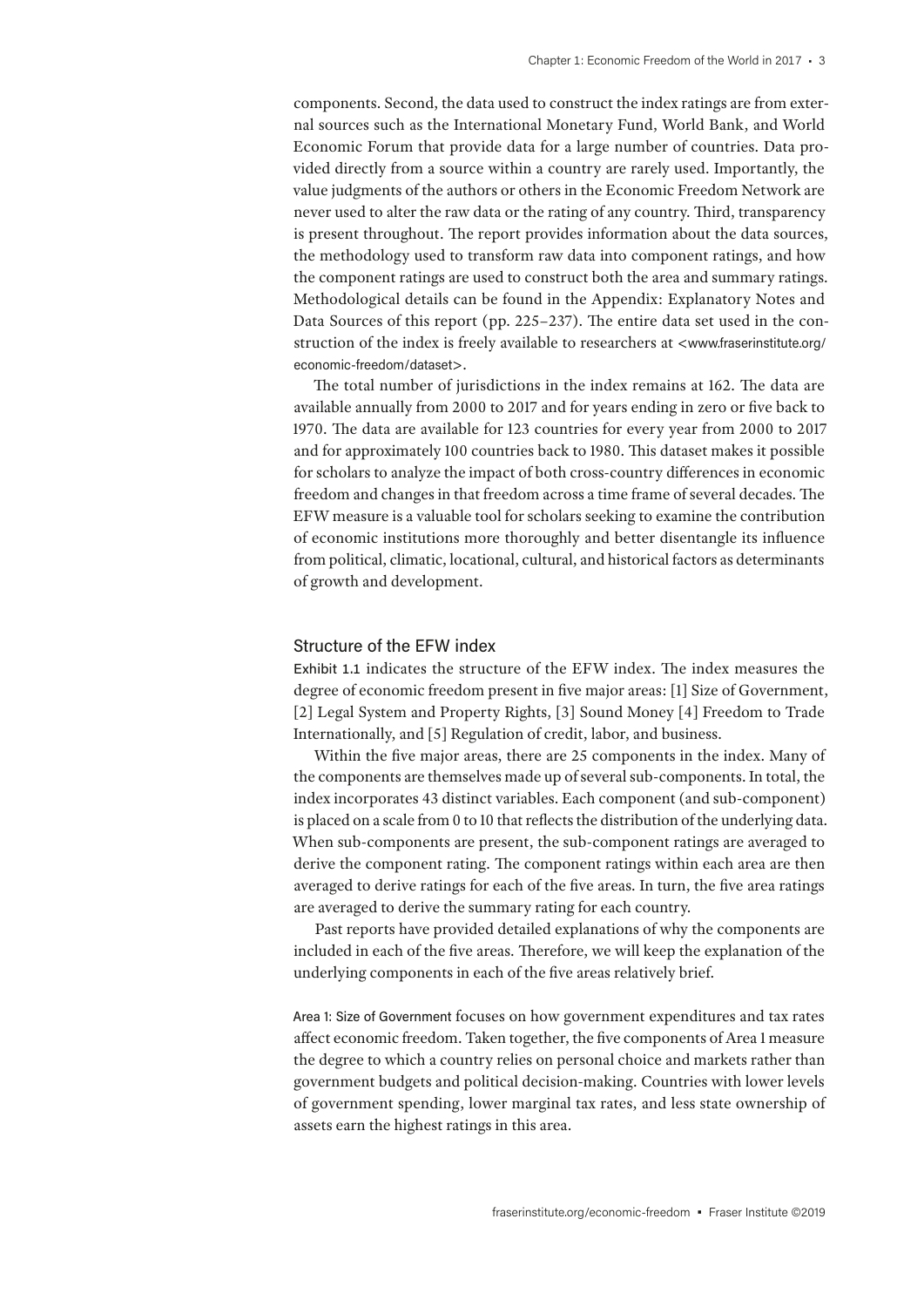### Exhibit 1.1: Areas, Components, and Sub-components of the EFW Index

| 1. Size of Government                                                                                                                                                                                                                                    |                                                                                                                                                                                                         |
|----------------------------------------------------------------------------------------------------------------------------------------------------------------------------------------------------------------------------------------------------------|---------------------------------------------------------------------------------------------------------------------------------------------------------------------------------------------------------|
| A. Government consumption<br>B. Transfers and subsidies                                                                                                                                                                                                  | D. Top marginal tax rate<br>(i) Top marginal income tax rate<br>(ii) Top marginal income and payroll tax rate                                                                                           |
| C. Government enterprises and investment                                                                                                                                                                                                                 | E. State ownership of assets                                                                                                                                                                            |
| 2. Legal System and Property Rights                                                                                                                                                                                                                      |                                                                                                                                                                                                         |
| A. Judicial independence                                                                                                                                                                                                                                 | F. Legal enforcement of contracts                                                                                                                                                                       |
| B. Impartial courts                                                                                                                                                                                                                                      | G. Regulatory costs of the sale of real property                                                                                                                                                        |
| C. Protection of property rights                                                                                                                                                                                                                         | H. Reliability of police                                                                                                                                                                                |
| D. Military interference in rule of law and politics                                                                                                                                                                                                     | I. Business costs of crime                                                                                                                                                                              |
| E. Integrity of the legal system                                                                                                                                                                                                                         |                                                                                                                                                                                                         |
| 3. Sound Money                                                                                                                                                                                                                                           |                                                                                                                                                                                                         |
| A. Money growth                                                                                                                                                                                                                                          | C. Inflation: most recent year                                                                                                                                                                          |
| B. Standard deviation of inflation                                                                                                                                                                                                                       | D. Freedom to own foreign currency bank accounts                                                                                                                                                        |
| 4. Freedom to Trade Internationally                                                                                                                                                                                                                      |                                                                                                                                                                                                         |
| A. Tariffs<br>(i) Revenue from trade taxes (% of trade sector)<br>(ii) Mean tariff rate<br>(iii) Standard deviation of tariff rates<br>B. Regulatory trade barriers<br>(i) Non-tariff trade barriers<br>(ii) Compliance costs of importing and exporting | C. Black-market exchange rates<br>D. Controls of the movement of capital and people<br>(i) Foreign ownership / investment restrictions<br>(ii) Capital controls<br>(iii) Freedom of foreigners to visit |
| 5. Regulation                                                                                                                                                                                                                                            |                                                                                                                                                                                                         |
| A. Credit market regulations<br>(i) Ownership of banks<br>(ii) Private sector credit<br>(iii) Interest rate controls / negative real interest rates<br>B. Labor market regulations                                                                       | (v) Mandated cost of worker dismissal<br>(vi) Conscription<br>C. Business regulations<br>(i) Administrative requirements<br>(ii) Bureaucracy costs                                                      |
| (i) Hiring regulations and minimum wage<br>(ii) Hiring and firing regulations<br>(iii) Centralized collective bargaining<br>(iv) Hours regulations                                                                                                       | (iii) Starting a business<br>(iv) Extra payments / bribes / favoritism<br>(v) Licensing restrictions<br>(vi) Cost of tax compliance                                                                     |

Note: Area 2 ratings are adjusted to reflect inequalities in the legal treatment of women. In Chapter 2: Country Data Tables, the adjustment factor is shown in the row labelled *Gender Disparity Index*. For methodological details, see Rosemarie Fike, Chapter 3: Adjusting for Gender Disparity in Economic Freedom and Why It Matters (*Economic Freedom of the World: 2017 Edition*: 189–211) .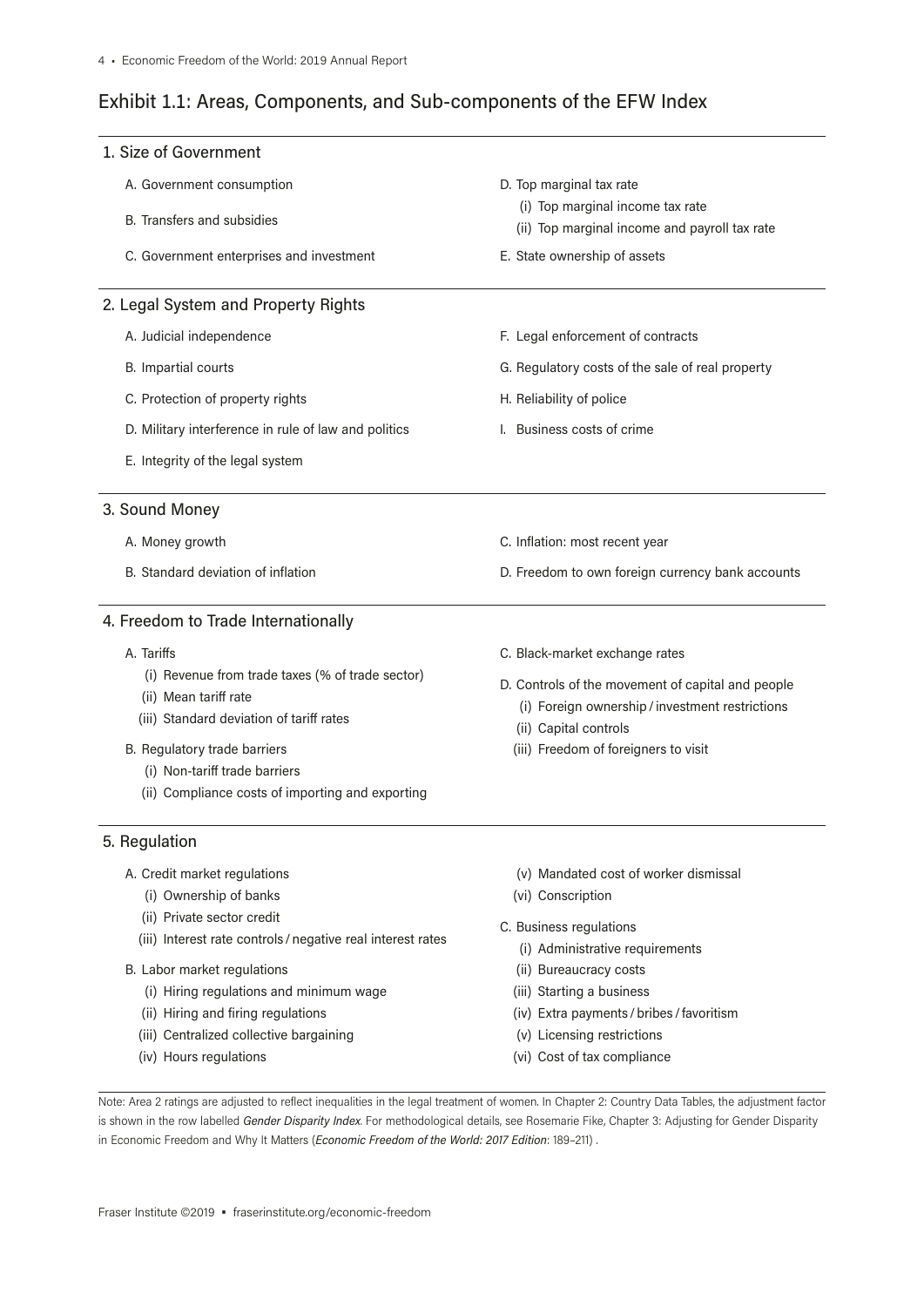Area 2: Legal System and Property Rights focuses on the importance of the legal system as a determinant of economic freedom. Protection of persons and their rightfully acquired property is a central element of economic freedom. Many would argue that it is the most important function of government. The key ingredients of a legal system consistent with economic freedom are rule of law, security of property rights, an independent and unbiased judiciary, and impartial and effective enforcement of the law. The nine components of Area 2 are indicators of how effectively the protective functions of government are performed.

Area 3: Sound Money focuses on the importance of money and relative price stability in the exchange process. Sound money—money with relatively stable purchasing power across time—reduces transaction costs and facilitates exchange, thereby promoting economic freedom. The four components of this area provide a measure of the extent to which people in different countries have access to sound money. In order to earn a high rating in Area 3, a country must follow policies and adopt institutions that lead to low (and stable) rates of inflation and avoid regulations that limit the ability to use alternative currencies.

Area 4: Freedom to Trade Internationally focuses on exchange across national boundaries. In our modern world, freedom to trade with people in other countries is an important ingredient of economic freedom. When governments impose restrictions that reduce the ability of their residents to engage in voluntary exchange with people in other countries, economic freedom is diminished. The components in Area 4 are designed to measure a wide variety of trade restrictions: tariffs, quotas, hidden administrative restraints, and controls on exchange rates and the movement of capital. In order to get a high rating in this area, a country must have low tariffs, easy clearance and efficient administration of customs, a freely convertible currency, and few controls on the movement of physical and human capital.

Area 5: Regulation measures how regulations restrict entry into markets and interfere with the freedom to engage in voluntary exchange reduce economic freedom. The components of Area 5 focus on regulatory restraints that limit the freedom of exchange in credit, labor, and product markets.

#### Construction of Area and Summary ratings

Theory provides us with some direction about elements that should be included in the five areas and the summary index, but it does not indicate what weights should be attached to the components within the areas or among the areas in the construction of the summary index. It would be nice if these factors were independent of each other and a weight could be attached to each of them. In the past, we investigated several methods of weighting the various components, including principle component analysis and a survey of economists. We have also invited others to use their own weighting structure if they believe that it is preferable. Our experience indicates that the summary index is not very sensitive to alternative weighting methods.

Furthermore, there is reason to question whether the areas (and components) are independent or work together like the wheels, motor, transmission, driveshaft,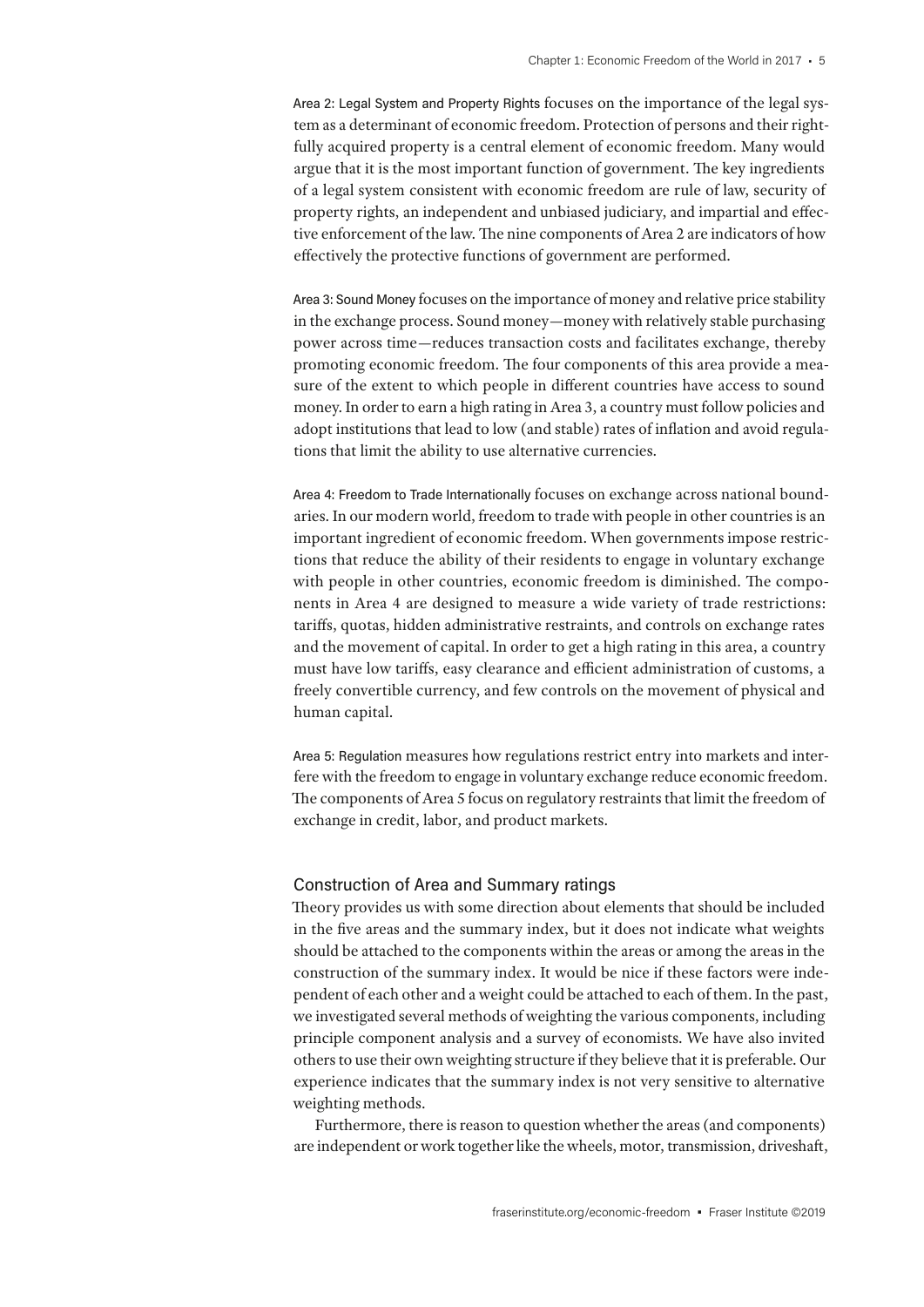and frame of a car. Just as these interconnected parts provide for the mobility of an automobile, it may be the combination of interrelated factors that brings about economic freedom. Which is more important for the mobility of an automobile: the motor, wheels, or transmission? The question cannot be easily answered because the parts work together. If any of these key parts break down, the car is immobile. Institutional quality may be much the same. If any of the key parts are absent, the overall effectiveness is undermined.

As the result of these two considerations, we organize the elements of the index in a manner that seems sensible to us but we make no attempt to weight the components in any special way when deriving either area or summary ratings. Of course, the component and sub-component data are available to researchers who would like to consider alternative weighting schemes and we encourage them to do so.

#### Gender Disparity Index

For some time, we have been aware of a major shortcoming of the EFW index: in some countries, the law restricts the rights of women relative to men. In order to correct for this factor, the index now includes an adjustment to the rating of Area 2 that reflects cross-country differences in legal rights according to gender. For several years, the Economic Freedom of the World network has been examining this issue and considering alternative ways the EFW index might be modified to account for this factor more fully. The authors of this report have organized sessions on this issue at both the annual international meeting of the Economic Freedom of the World network and at other scholarly conferences. Input has been obtained from a wide range of sources, including representatives from countries for which inclusion of this factor is likely to exert the greatest impact on the country's EFW rating.

These discussions resulted in agreement on three important considerations. First, the modifications should reflect formal legal differences, rather than informal traditional and cultural differences that exert an impact on outcomes according to gender. Second, the adjustments must be based on data on legal differences that withhold from women economic freedoms accorded to men. Third, to the fullest extent possible, the gender adjustment should be made for each year covered by the EFW data set.

Fortunately, the World Bank has recently developed a dataset on legal differences according to gender that covers a lengthy time frame (1960 to the present). As discussed in Chapter 3 of the 2017 report, Rosemarie Fike used these data to construct a cross-country Gender Disparity Index of legal rights from 1970 to the present. Over 40 questions from the World Bank dataset (World Bank, 2015) related to the legal rights of women compared to those of men were used in the construction of the gender-disparity measure. This Gender Disparity Index is used to adjust the Area 2 ratings. We recognize that others may favor alternative methods of accounting for this factor. Again, we invite other researchers to develop alternative methods believed to be superior to the one used here. The Fraser Institute has created a stand-alone website (womenandprogress.org) that explores how economic freedom contributes to women's advancement.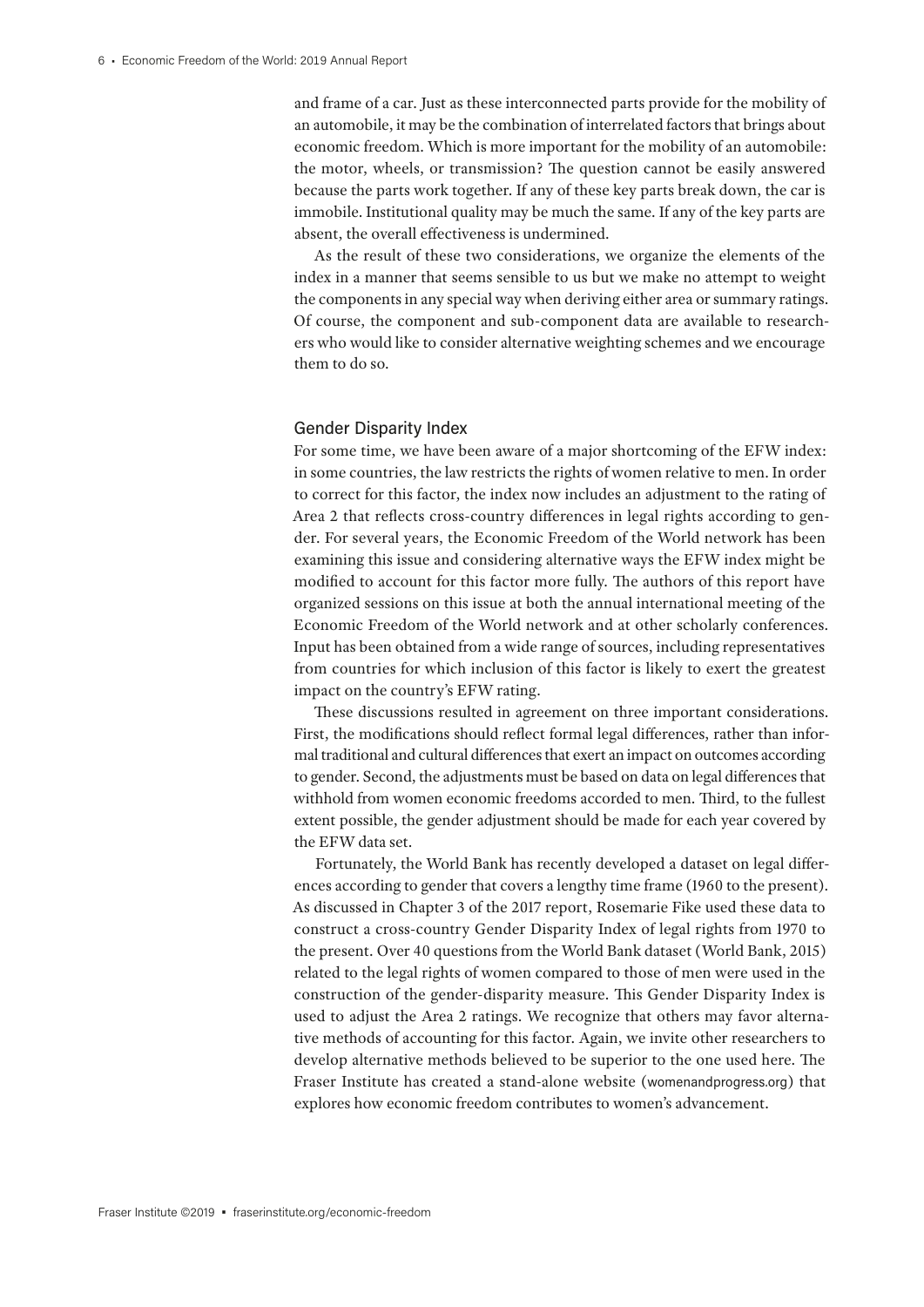## **Summary Economic Freedom ratings in 2017**

Exhibits 1.2a and 1.2b (pp. 8–9) present the summary economic freedom ratings, sorted from highest to lowest, for the 162 countries of this year's report.<sup>1</sup> These ratings are for 2017, the most recent year for which comprehensive data are available. Hong Kong and Singapore, as usual, occupy the top two positions. The next highest scoring nations are New Zealand, Switzerland, United States, Ireland, United Kingdom, Canada, Australia, and Mauritius.

The rankings of some other major countries are Japan ( $17<sup>th</sup>$ ), Germany ( $20<sup>th</sup>$ ), Italy  $(46<sup>th</sup>)$ , France  $(50<sup>th</sup>)$ , Mexico  $(76<sup>th</sup>)$ , Russia  $(85<sup>th</sup>)$ , India  $(79<sup>th</sup>)$ , China  $(113<sup>th</sup>)$ , and Brazil  $(120<sup>th</sup>)$ . The 10 lowest-rated countries are: Iraq, Republic of Congo, Egypt, Syria, Democratic Republic of Congo, Angola, Algeria, Sudan, Libya, and lastly Venezuela.

## **Economic Freedom ratings and rankings for Areas and Components of Area 5 in 2017**

Exhibit 1.3 (pp. 10–14) presents the ratings (and rankings) for each of the five areas of the index and for Components 5A, 5B, and 5C. A number of interesting patterns emerge from an analysis of these data. High-income industrial economies generally rank quite high for Legal System and Property Rights (Area 2), Sound Money (Area 3), and Freedom to Trade Internationally (Area 4). Their ratings were lower, however, for Size of Government (Area 1) and Regulation (Area 5), particularly regulation of labor markets (Component 5B). This was particularly true for the high-income countries of Western Europe.

On the other hand, a number of developing nations have a small fiscal size of government but rate low in other areas and, as a result, have a low overall rating. The lesson from this is clear: a small fiscal size of government is insufficient to ensure economic freedom. The institutions of economic freedom, such as the rule of law and property rights, as well as sound money, trade openness, and sensible regulation are also required.

As the area ratings show, weakness in the rule of law and property rights is particularly pronounced in Sub-Saharan Africa, among Islamic nations, and for several nations that were formerly part of the Soviet bloc, though several countries in the latter group have made impressive strides toward improvement. Many nations in Latin America and Southeast Asia also score poorly for rule of law and property rights. The nations that rank poorly in this category also tend to score poorly in the trade and regulation areas, even though several have reasonably sized governments and sound money.

<sup>1.</sup> Note that the official names of two countries have changed: Macedonia is now North Macedonia and Swaziland is now Eswatini. The new names are shown in exhibit 1.2 and the alphabetic order of countries in exhibit 1.3 has been adjusted accordingly.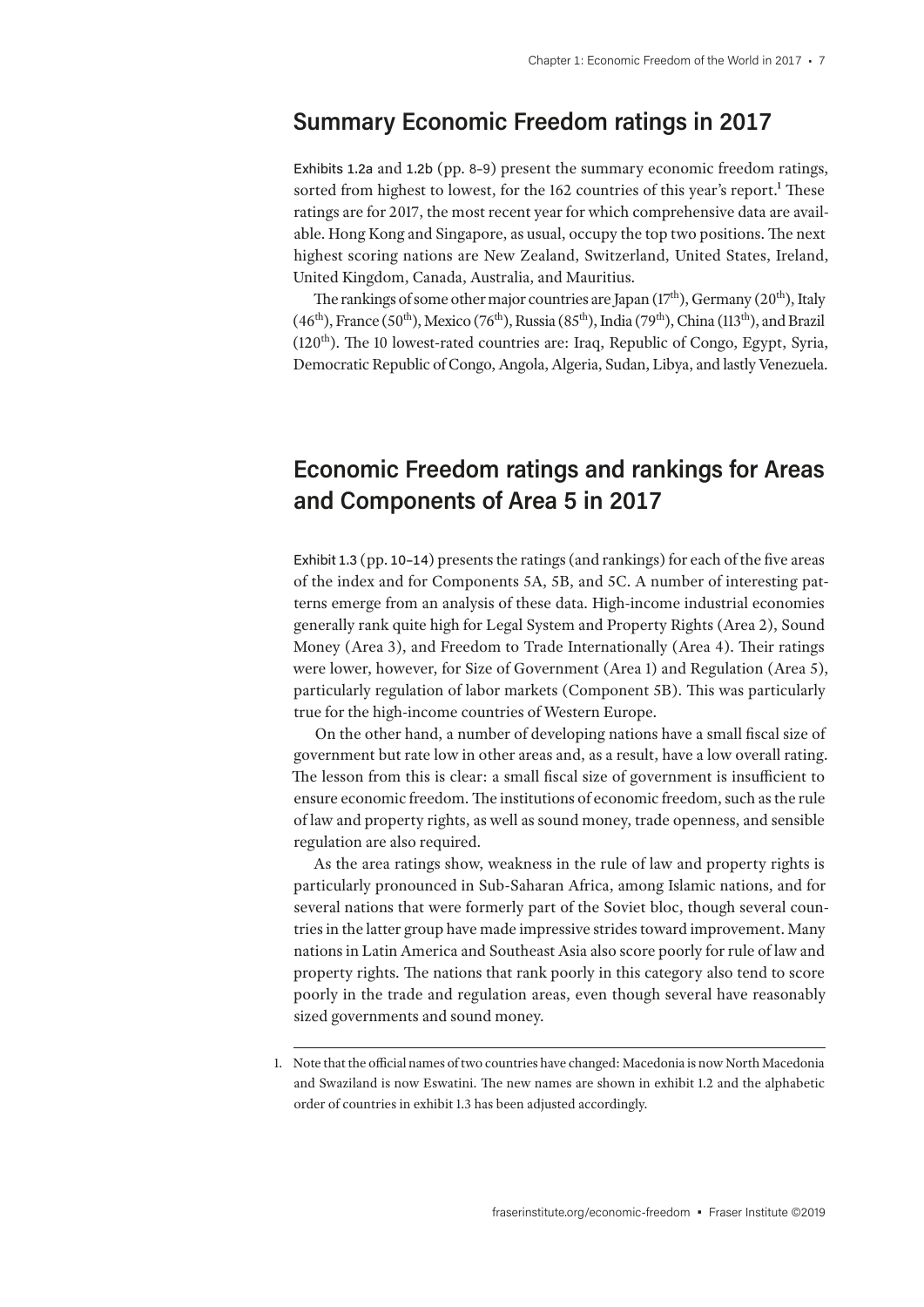## Exhibit 1.2a: Summary Economic Freedom Ratings for 2017, First and Second Quartiles

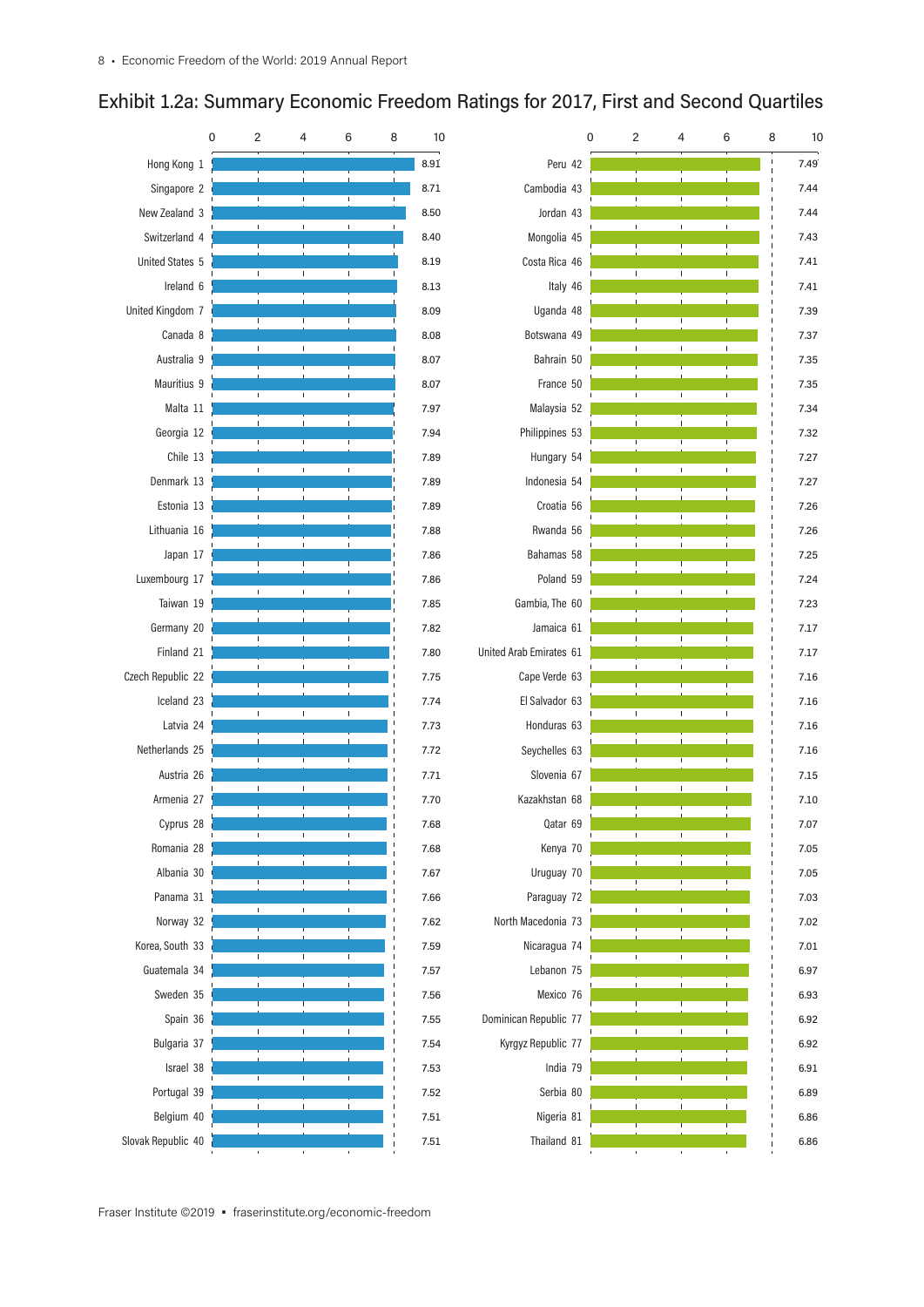

#### Exhibit 1.2b: Summary Economic Freedom Ratings for 2017, Third and Fourth Quartiles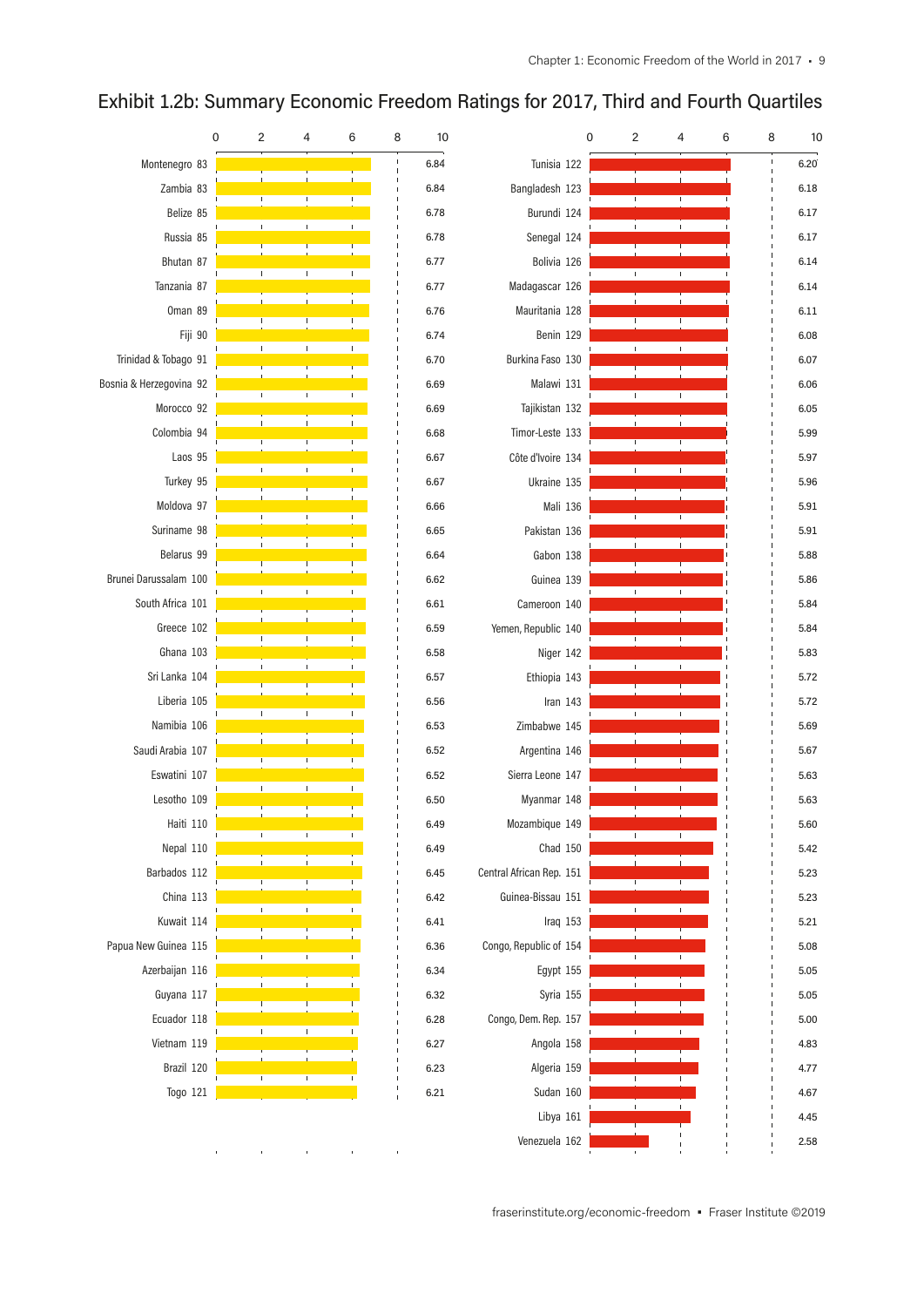|                          | Areas                 |                                             |                     |                                             |                 | Components of Area 5 |                                                 |                                      |  |
|--------------------------|-----------------------|---------------------------------------------|---------------------|---------------------------------------------|-----------------|----------------------|-------------------------------------------------|--------------------------------------|--|
|                          | Size of<br>Government | 2<br>Legal System<br>and Property<br>Rights | 3<br>Sound<br>Money | 4<br>Freedom<br>to trade<br>internationally | 5<br>Regulation | 5A<br>regulations    | 5B<br>Credit market Labor market<br>regulations | 5C<br><b>Business</b><br>regulations |  |
|                          | Rating (Rank)         | Rating (Rank)                               | Rating (Rank)       | Rating (Rank)                               | Rating (Rank)   | Rating (Rank)        | Rating (Rank)                                   | Rating (Rank)                        |  |
| Albania                  | 7.53 (28)             | 5.06 (83)                                   | 9.65(14)            | 8.34(16)                                    | 7.77 (36)       | 9.72(20)             | 6.94(60)                                        | 6.65(70)                             |  |
| Algeria                  | 3.58 (161)            | 4.73 (98)                                   | 7.34 (117)          | 2.77 (160)                                  | 5.41 (152)      | 5.10 (154)           | 5.42 (120)                                      | 5.72 (129)                           |  |
| Angola                   | 6.76 (67)             | 2.95 (156)                                  | 5.57 (158)          | 3.21(158)                                   | 5.66 (145)      | 6.73 (131)           | 5.37 (123)                                      | 4.88 (152)                           |  |
| Argentina                | 5.71 (121)            | 3.98 (130)                                  | 6.47 (148)          | 6.55 (114)                                  | 5.65 (146)      | 6.09 (145)           | 5.13 (131)                                      | 5.72 (128)                           |  |
| Armenia                  | 7.40 (33)             | 5.86 (48)                                   | 9.48 (32)           | 8.20(26)                                    | 7.54 (50)       | 9.26(47)             | 6.41 (82)                                       | 6.95(54)                             |  |
| Australia                | 6.96 (56)             | 7.92 (12)                                   | 9.46 (35)           | 7.56 (64)                                   | 8.47(10)        | 9.64(25)             | 7.72 (29)                                       | 8.05(16)                             |  |
| Austria                  | 5.66 (123)            | 7.93(10)                                    | 9.42 (40)           | 8.09 (35)                                   | 7.45 (59)       | 9.24(49)             | 5.62 (114)                                      | 7.50 (35)                            |  |
| Azerbaijan               | 4.84 (149)            | 5.49 (63)                                   | 6.85 (136)          | 7.29 (77)                                   | 7.22 (73)       | 8.00 (100)           | 6.20(93)                                        | 7.46 (36)                            |  |
| Bahamas                  | 8.10(15)              | 6.52 (29)                                   | 6.88 (135)          | 6.54 (115)                                  | 8.22(16)        | 8.62 (77)            | 8.36(11)                                        | 7.69 (32)                            |  |
| Bahrain                  | 6.97 (55)             | 5.22 (76)                                   | 9.36(50)            | 7.42 (71)                                   | 7.81 (33)       | 7.61 (113)           | 7.79(27)                                        | 8.02(17)                             |  |
| Bangladesh               | 8.15(14)              | 3.14 (151)                                  | 6.98 (131)          | 5.95 (135)                                  | 6.67 (110)      | 7.88 (102)           | 7.17(52)                                        | 4.96 (150)                           |  |
| <b>Barbados</b>          | 6.27 (93)             | 5.88 (46)                                   | 6.16 (152)          | 6.96(93)                                    | 6.99(87)        | 6.29 (142)           | 8.15(14)                                        | 6.54 (74)                            |  |
| <b>Belarus</b>           | 6.12 (101)            | 5.33 (67)                                   | 7.44 (115)          | 6.78 (101)                                  | 7.50 (53)       | 7.33 (120)           | 7.19(51)                                        | 7.99(18)                             |  |
| Belgium                  | 4.86 (147)            | 7.07(21)                                    | 9.48 (30)           | 8.16(33)                                    | 7.99 (26)       | 9.21(51)             | 7.37 (44)                                       | 7.38 (40)                            |  |
| <b>Belize</b>            | 6.89 (63)             | 5.21 (78)                                   | 7.19 (123)          | 6.53 (116)                                  | 8.08(20)        | 9.95(14)             | 7.55(36)                                        | 6.76(65)                             |  |
| Benin                    | 7.06 (47)             | 4.18 (124)                                  | 6.69 (140)          | 6.08 (130)                                  | 6.40 (128)      | 6.82 (129)           | 6.22(92)                                        | 6.15(100)                            |  |
| <b>Bhutan</b>            | 6.91 (62)             | 6.41 (33)                                   | 6.82 (138)          | 6.28 (125)                                  | 7.46 (58)       | 7.77 (107)           | 7.94 (20)                                       | 6.66(69)                             |  |
| <b>Bolivia</b>           | 5.89 (109)            | 3.48 (143)                                  | 9.34(54)            | 7.03(91)                                    | 4.93 (158)      | 7.63 (111)           | 3.84 (157)                                      | 3.32(160)                            |  |
| Bosnia & Herzegovina     | 5.63 (127)            | 4.19 (121)                                  | 8.31 (93)           | 7.84 (48)                                   | 7.50 (54)       | 10.00(1)             | 7.35(45)                                        | 5.14 (145)                           |  |
| <b>Botswana</b>          | 6.37(88)              | 5.88 (47)                                   | 9.26(62)            | 7.44 (70)                                   | 7.90 (29)       | 9.19(53)             | 7.49(41)                                        | 7.01(48)                             |  |
| Brazil                   | 5.65 (124)            | 4.53 (107)                                  | 9.42(42)            | 7.13 (87)                                   | 4.41 (161)      | 4.97 (157)           | 4.21 (153)                                      | 4.04 (157)                           |  |
| Brunei Darussalam        | 3.33 (162)            | 5.31 (68)                                   | 8.77 (80)           | 7.16 (86)                                   | 8.52(8)         | 9.13(57)             | 8.69(7)                                         | 7.74 (30)                            |  |
| Bulgaria                 | 7.13(44)              | 5.28 (72)                                   | 9.43 (38)           | 8.11 (34)                                   | 7.74 (38)       | 10.00(1)             | 7.06(56)                                        | 6.16(99)                             |  |
| Burkina Faso             | 5.73 (114)            | 4.26 (116)                                  | 6.97 (132)          | 6.49 (119)                                  | 6.87(96)        | 7.68 (110)           | 6.91(64)                                        | 6.01(110)                            |  |
| Burundi                  | 6.92 (61)             | 3.53 (142)                                  | 8.24 (95)           | 5.88 (141)                                  | 6.27 (133)      | 5.00 (155)           | 7.80(26)                                        | 6.02(109)                            |  |
| Cambodia                 | 9.08(2)               | 4.43 (110)                                  | 9.33(55)            | 7.34 (73)                                   | 7.05 (82)       | 9.50(33)             | 6.51 (79)                                       | 5.13 (146)                           |  |
| Cameroon                 | 6.95(57)              | 3.20 (149)                                  | 7.32 (118)          | 5.15 (152)                                  | 6.57 (117)      | 7.17 (126)           | 7.33 (46)                                       | 5.22 (143)                           |  |
| Canada                   | 6.48 (81)             | 7.85(13)                                    | 9.55(20)            | 7.91 (43)                                   | 8.61(7)         | 9.96 (12)            | 8.13(16)                                        | 7.74 (29)                            |  |
| Cape Verde               | 7.18 (41)             | 6.04 (44)                                   | 8.33 (92)           | 7.18 (84)                                   | 7.09 (79)       | 9.54 (31)            | 4.89 (142)                                      | 6.84(62)                             |  |
| Central African Republic | 6.50 (79)             | 2.73(159)                                   | 6.67 (144)          | 4.69 (156)                                  | 5.54 (150)      | 8.20 (94)            | 3.25(160)                                       | 5.17(144)                            |  |
| Chad                     | 7.43 (32)             | 2.72 (160)                                  | 6.83 (137)          | 5.17 (151)                                  | 4.96 (157)      | 5.96 (149)           | 5.38 (122)                                      | 3.54(159)                            |  |
| Chile                    | 8.17(13)              | 6.44 (32)                                   | 9.53(23)            | 8.34(17)                                    | 6.97 (89)       | 8.61 (78)            | 5.32 (127)                                      | 6.97(51)                             |  |
| China                    | 4.67 (153)            | 5.58 (59)                                   | 8.50(85)            | 6.81(99)                                    | 6.55(118)       | 7.14 (127)           | 5.54 (117)                                      | 6.97(52)                             |  |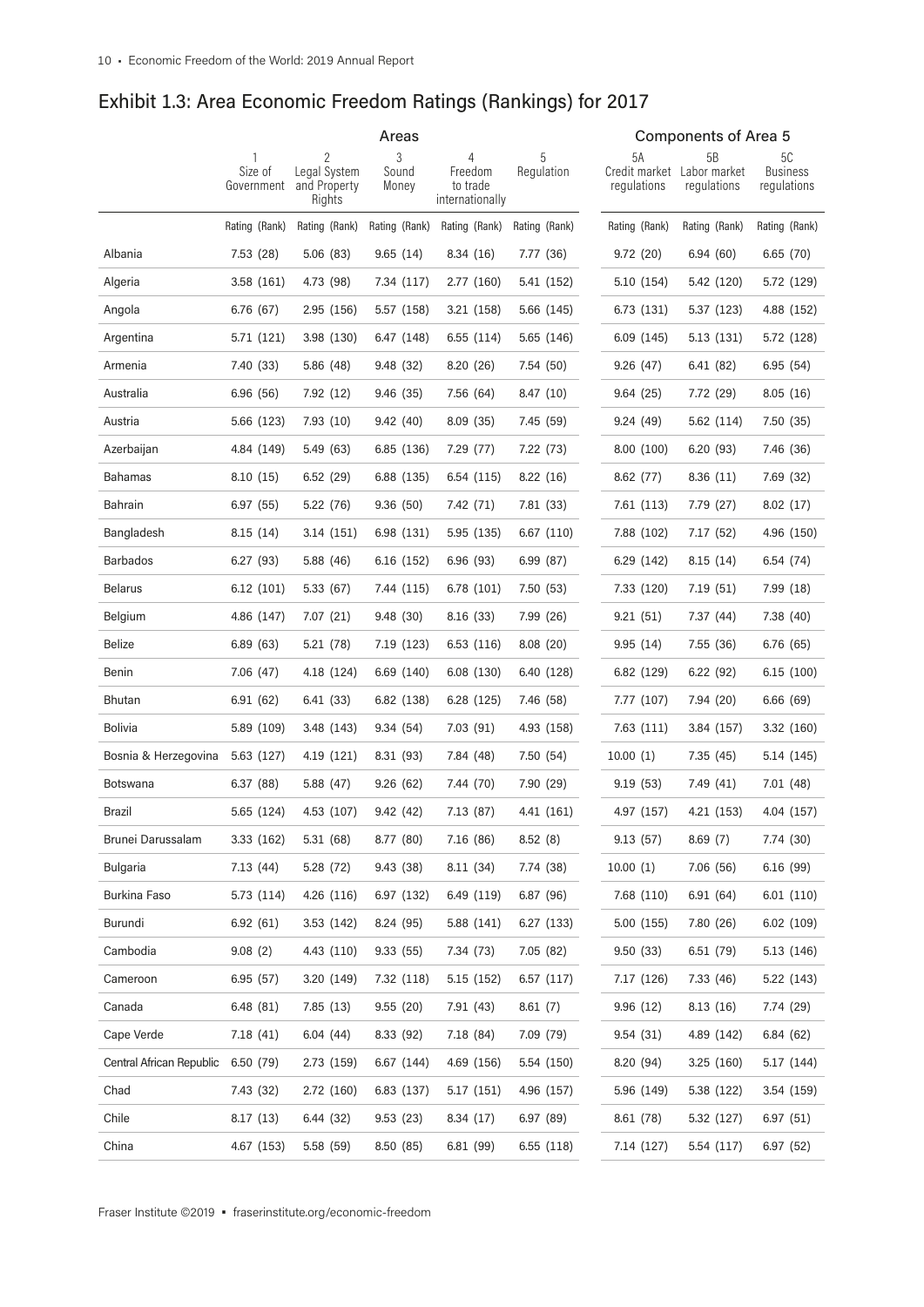|                    | Areas                 |                                        |                |                                        |               |                              | <b>Components of Area 5</b> |                                |  |  |
|--------------------|-----------------------|----------------------------------------|----------------|----------------------------------------|---------------|------------------------------|-----------------------------|--------------------------------|--|--|
|                    |                       | 2                                      | 3              | 4                                      |               | 5A                           | 5B                          | 5C                             |  |  |
|                    | Size of<br>Government | Legal System<br>and Property<br>Rights | Sound<br>Money | Freedom<br>to trade<br>internationally | Regulation    | Credit market<br>regulations | Labor market<br>regulations | <b>Business</b><br>regulations |  |  |
|                    | Rating (Rank)         | Rating (Rank)                          | Rating (Rank)  | Rating (Rank)                          | Rating (Rank) | Rating (Rank)                | Rating (Rank)               | Rating (Rank)                  |  |  |
| Colombia           | 7.24 (36)             | 3.94 (131)                             | 8.19 (98)      | 6.68 (108)                             | 7.34 (64)     | 9.91(15)                     | 5.82 (107)                  | 6.28(91)                       |  |  |
| Congo, Dem. Rep.   | 6.93(59)              | 3.11 (152)                             | 4.37(161)      | 5.56 (147)                             | 5.05(154)     | 4.33 (159)                   | 5.73 (109)                  | 5.08 (147)                     |  |  |
| Congo, Republic    | 5.61 (128)            | 3.10 (153)                             | 5.74 (157)     | 5.39 (149)                             | 5.56 (149)    | 5.97 (148)                   | 5.66 (113)                  | 5.05 (148)                     |  |  |
| Costa Rica         | 7.04 (48)             | 5.82 (49)                              | 9.76(6)        | 7.96(41)                               | 6.46 (124)    | 6.80 (130)                   | 6.14 (96)                   | 6.44 (85)                      |  |  |
| Côte d'Ivoire      | 5.93 (107)            | 4.21 (119)                             | 7.12 (125)     | 5.92 (139)                             | 6.67 (111)    | 7.69 (109)                   | 6.12 (100)                  | 6.19(97)                       |  |  |
| Croatia            | 5.72 (118)            | 5.58 (60)                              | 9.55(18)       | 8.18(29)                               | 7.29 (66)     | 9.33(37)                     | 6.36 (87)                   | 6.16(98)                       |  |  |
| Cyprus             | 6.92(60)              | 6.13(42)                               | 9.36(52)       | 8.27(20)                               | 7.72 (41)     | 10.00(1)                     | 6.25(90)                    | 6.93 (55)                      |  |  |
| Czech Republic     | 6.66(71)              | 6.40 (34)                              | 9.28(59)       | 8.22(24)                               | 8.19(18)      | 10.00(1)                     | 8.09(17)                    | 6.46 (83)                      |  |  |
| Denmark            | 4.71 (152)            | 8.08(9)                                | 9.84(4)        | 8.47(9)                                | 8.37(12)      | 10.00(1)                     | 7.27(49)                    | 7.85 (25)                      |  |  |
| Dominican Republic | 6.43(84)              | 4.11 (125)                             | 9.51(28)       | 7.94 (42)                              | 6.63 (113)    | 8.33(87)                     | 6.02 (102)                  | 5.54 (138)                     |  |  |
| Ecuador            | 6.52(77)              | 4.00 (129)                             | 8.33(91)       | 6.52(117)                              | 6.04 (138)    | 8.57(79)                     | 4.98 (138)                  | 4.57 (155)                     |  |  |
| Egypt              | 4.86 (148)            | 4.04 (128)                             | 5.77 (156)     | 5.81 (144)                             | 4.78 (159)    | 3.67 (160)                   | 4.97 (139)                  | 5.71 (131)                     |  |  |
| El Salvador        | 8.41(6)               | 3.57 (141)                             | 9.85(2)        | 7.63 (58)                              | 6.33 (132)    | 9.21(52)                     | 4.42 (150)                  | 5.35 (141)                     |  |  |
| Estonia            | 6.19(99)              | 7.40 (20)                              | 9.27(60)       | 8.42 (13)                              | 8.20(17)      | 9.95(13)                     | 6.24 (91)                   | 8.41(5)                        |  |  |
| Eswatini           | 5.25 (138)            | 4.88 (92)                              | 7.72 (111)     | 7.01 (92)                              | 7.74 (39)     | 8.78 (71)                    | 7.75 (28)                   | 6.69 (66)                      |  |  |
| Ethiopia           | 5.58 (129)            | 4.66 (102)                             | 6.49 (147)     | 5.13 (153)                             | 6.72 (105)    | 7.07 (128)                   | 7.29 (48)                   | 5.81 (121)                     |  |  |
| Fiji               | 5.97 (105)            | 5.34 (66)                              | 7.01 (128)     | 6.43 (122)                             | 8.94(4)       | 9.76(19)                     | 9.29(2)                     | 7.77(27)                       |  |  |
| Finland            | 4.71 (151)            | 8.78(1)                                | 9.41(43)       | 8.22(25)                               | 7.89 (30)     | 9.90(16)                     | 5.22 (129)                  | 8.54(4)                        |  |  |
| France             | 4.82 (150)            | 6.99 (22)                              | 9.48(31)       | 8.16(32)                               | 7.32 (65)     | 8.94(64)                     | 5.61 (115)                  | 7.41 (38)                      |  |  |
| Gabon              | 6.29(91)              | 4.21 (120)                             | 6.12(153)      | 5.91 (140)                             | 6.85(98)      | 8.11 (97)                    | 7.59 (34)                   | 4.84 (154)                     |  |  |
| Gambia, The        | 7.23 (37)             | 5.43 (64)                              | 9.22 (64)      | 7.19 (83)                              | 7.06 (80)     | 7.17 (125)                   | 7.86 (24)                   | 6.14 (102)                     |  |  |
| Georgia            | 7.58 (24)             | 6.34(36)                               | 8.89 (77)      | 8.74(3)                                | 8.15 (19)     | 9.88(18)                     | 6.64(75)                    | 7.92 (23)                      |  |  |
| Germany            | 6.17(100)             | 7.42 (19)                              | 9.46(36)       | 8.04(38)                               | 8.00(25)      | 8.33 (87)                    | 7.53 (38)                   | 8.13(10)                       |  |  |
| Ghana              | 8.01(17)              | 5.23 (75)                              | 5.88 (155)     | 6.59 (113)                             | 7.18 (76)     | 8.40 (84)                    | 6.64 (76)                   | 6.50 (78)                      |  |  |
| Greece             | 4.39 (158)            | 5.73 (54)                              | 7.98 (106)     | 7.68 (54)                              | 7.17(78)      | 10.00(1)                     | 4.98 (137)                  | 6.52 (77)                      |  |  |
| Guatemala          | 9.44(1)               | 4.33 (112)                             | 9.55(22)       | 8.03 (39)                              | 6.50 (121)    | 9.63(26)                     | 3.94 (156)                  | 5.94 (116)                     |  |  |
| Guinea             | 5.40 (136)            | 3.24 (148)                             | 7.78 (109)     | 5.93 (137)                             | 6.94(90)      | 10.00(1)                     | 5.34 (126)                  | 5.48 (139)                     |  |  |
| Guinea-Bissau      | 5.04 (145)            | 2.85 (157)                             | 6.27(151)      | 6.16 (129)                             | 5.85(143)     | 7.20 (123)                   | 3.46 (159)                  | 6.88(60)                       |  |  |
| Guyana             | 5.72 (116)            | 4.80 (95)                              | 8.37 (88)      | 6.29 (124)                             | 6.41 (127)    | 6.33 (139)                   | 7.09 (55)                   | 5.79 (123)                     |  |  |
| Haiti              | 8.50(5)               | 2.50 (161)                             | 7.08 (126)     | 7.47 (69)                              | 6.86(97)      | 8.16 (95)                    | 7.94 (22)                   | 4.49 (156)                     |  |  |
| Honduras           | 8.84(3)               | 3.70 (137)                             | 9.12(68)       | 7.22 (82)                              | 6.91 (92)     | 9.54(30)                     | 5.13 (132)                  | 6.07 (105)                     |  |  |
| Hong Kong          | 8.19(12)              | 7.93 (11)                              | 9.63(15)       | 9.33(1)                                | 9.44(1)       | 10.00 (1)                    | 9.37(1)                     | 8.94(2)                        |  |  |
| Hungary            | 5.39 (137)            | 5.96 (45)                              | 9.74(8)        | 7.97 (40)                              | 7.29 (67)     | 8.71 (74)                    | 6.83(68)                    | 6.32 (88)                      |  |  |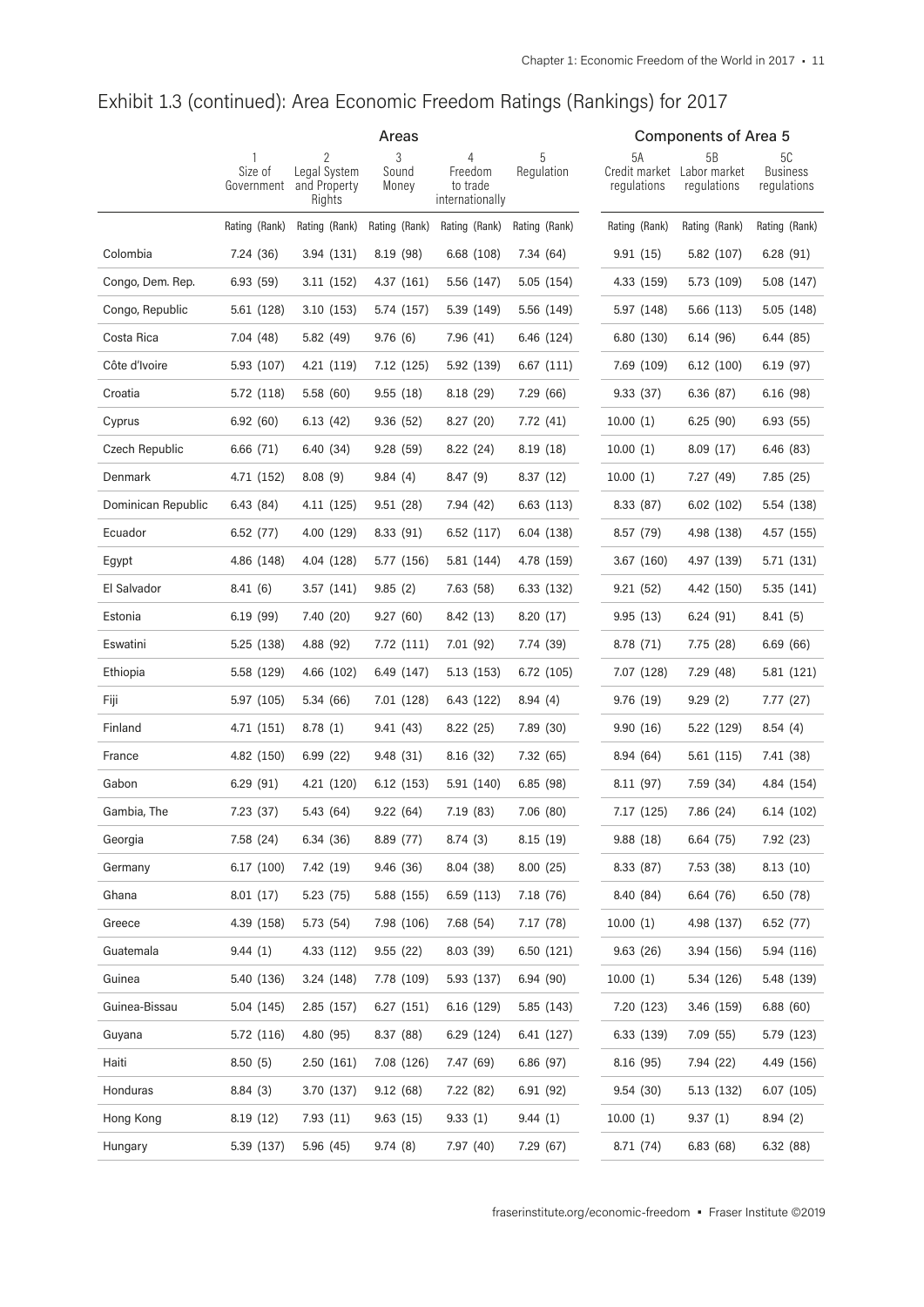|                 | Areas                 |                                        |                |                                        |               | <b>Components of Area 5</b>  |                             |                                |  |
|-----------------|-----------------------|----------------------------------------|----------------|----------------------------------------|---------------|------------------------------|-----------------------------|--------------------------------|--|
|                 | 1                     | 2                                      | $\mathfrak{Z}$ | 4                                      | 5             | 5A                           | 5B                          | 5C                             |  |
|                 | Size of<br>Government | Legal System<br>and Property<br>Rights | Sound<br>Money | Freedom<br>to trade<br>internationally | Regulation    | Credit market<br>regulations | Labor market<br>regulations | <b>Business</b><br>regulations |  |
|                 | Rating (Rank)         | Rating (Rank)                          | Rating (Rank)  | Rating (Rank)                          | Rating (Rank) | Rating (Rank)                | Rating (Rank)               | Rating (Rank)                  |  |
| Iceland         | 5.81 (112)            | 8.38(5)                                | 9.53(24)       | 7.28 (78)                              | 7.68 (44)     | 7.33 (120)                   | 7.63 (33)                   | 8.07(15)                       |  |
| India           | 8.22(11)              | 5.17(80)                               | 8.37 (89)      | 6.08 (131)                             | 6.69 (108)    | 6.55(137)                    | 6.74 (72)                   | 6.78(64)                       |  |
| Indonesia       | 8.31(8)               | 4.94 (89)                              | 9.68(12)       | 6.95(94)                               | 6.47 (122)    | 8.20 (93)                    | 4.69 (149)                  | 6.52(76)                       |  |
| Iran            | 5.46 (132)            | 4.58 (104)                             | 8.01 (105)     | 4.93 (155)                             | 5.60 (148)    | 6.41 (138)                   | 4.84 (143)                  | 5.54 (137)                     |  |
| Iraq            | 5.04 (144)            | 2.78 (158)                             | 7.14 (124)     | 5.54 (148)                             | 5.52 (151)    | 4.53 (158)                   | 6.19(94)                    | 5.85 (120)                     |  |
| Ireland         | 6.72(69)              | 7.51(17)                               | 9.47 (33)      | 8.56(7)                                | 8.39(11)      | 9.31(45)                     | 7.91 (23)                   | 7.94 (20)                      |  |
| Israel          | 6.47(82)              | 6.20(39)                               | 9.38(48)       | 8.22(23)                               | 7.39 (62)     | 9.58(28)                     | 5.38 (121)                  | 7.21 (43)                      |  |
| Italy           | 6.12 (102)            | 5.78 (51)                              | 9.40 (46)      | 8.24(22)                               | 7.54(51)      | 9.60(27)                     | 6.81(69)                    | 6.20(96)                       |  |
| Jamaica         | 7.46 (30)             | 5.07(82)                               | 8.49 (86)      | 6.84(97)                               | 7.98 (27)     | 9.56(29)                     | 7.94 (21)                   | 6.45(84)                       |  |
| Japan           | 5.73 (115)            | 7.62(16)                               | 9.52(25)       | 8.18(28)                               | 8.25(15)      | 8.69(75)                     | 8.13(15)                    | 7.93 (22)                      |  |
| Jordan          | 7.55 (26)             | 4.81 (94)                              | 9.49(29)       | 7.54 (66)                              | 7.79 (35)     | 8.72 (73)                    | 7.68 (30)                   | 6.96(53)                       |  |
| Kazakhstan      | 7.02(51)              | 5.30 (70)                              | 8.89 (76)      | 6.62(112)                              | 7.70 (43)     | 8.93(65)                     | 7.24(50)                    | 6.92(56)                       |  |
| Kenya           | 7.43 (31)             | 5.20 (79)                              | 9.23(63)       | 6.70 (107)                             | 6.70 (107)    | 6.67 (133)                   | 7.15(53)                    | 6.28(90)                       |  |
| Korea, South    | 7.04 (49)             | 6.47(30)                               | 9.60(16)       | 7.59 (62)                              | 7.26 (69)     | 9.33(37)                     | 4.84 (144)                  | 7.61 (33)                      |  |
| Kuwait          | 5.22 (141)            | 4.98 (88)                              | 8.35 (90)      | 6.76 (103)                             | 6.72 (106)    | 9.00(61)                     | 5.42 (119)                  | 5.74 (125)                     |  |
| Kyrgyz Republic | 7.03(50)              | 4.26 (115)                             | 9.27(61)       | 7.36 (72)                              | 6.68 (109)    | 8.38 (85)                    | 5.72 (110)                  | 5.95 (115)                     |  |
| Laos            | 6.27(94)              | 5.61 (58)                              | 7.38 (116)     | 7.54 (65)                              | 6.53 (120)    | 9.13(58)                     | 4.82 (145)                  | 5.66 (133)                     |  |
| Latvia          | 6.78(66)              | 6.29(37)                               | 9.28(58)       | 8.36(14)                               | 7.94 (28)     | 9.24(48)                     | 7.54 (37)                   | 7.05(47)                       |  |
| Lebanon         | 8.36(7)               | 3.84 (134)                             | 9.56(17)       | 6.75(104)                              | 6.36 (130)    | 6.67 (133)                   | 7.50(40)                    | 4.90 (151)                     |  |
| Lesotho         | 5.56 (130)            | 5.35(65)                               | 7.73 (110)     | 6.45 (121)                             | 7.40 (61)     | 9.67(22)                     | 6.62(77)                    | 5.92 (117)                     |  |
| Liberia         | 7.19 (40)             | 4.22 (117)                             | 9.03(74)       | 6.20 (128)                             | 6.17 (136)    | 5.67 (150)                   | 6.37(86)                    | 6.49(80)                       |  |
| Libya           | 3.65 (160)            | 3.58 (140)                             | 6.50 (146)     | 2.35(161)                              | 6.16(137)     | 8.50 (83)                    | 6.78 (71)                   | 3.20 (161)                     |  |
| Lithuania       | 7.39 (34)             | 6.56(28)                               | 9.22(65)       | 8.20 (27)                              | 8.04(23)      | 9.67(22)                     | 6.69 (74)                   | 7.77 (28)                      |  |
| Luxembourg      | 5.43 (133)            | 8.34(6)                                | 9.36(51)       | 8.31(18)                               | 7.88 (31)     | 9.33(37)                     | 6.38(85)                    | 7.94 (21)                      |  |
| Madagascar      | 7.58 (25)             | 2.98 (155)                             | 7.63 (112)     | 6.67 (109)                             | 5.83 (144)    | 7.39 (118)                   | 4.36 (151)                  | 5.74 (126)                     |  |
| Malawi          | 5.95 (106)            | 4.74 (96)                              | 6.98 (130)     | 6.62 (111)                             | 6.01(140)     | 5.33 (152)                   | 6.86(67)                    | 5.85 (119)                     |  |
| Malaysia        | 6.44 (83)             | 5.57(61)                               | 8.23 (97)      | 7.79 (51)                              | 8.67(6)       | 9.64(24)                     | 8.04(18)                    | 8.32(7)                        |  |
| Mali            | 5.71 (119)            | 3.46 (144)                             | 7.30 (119)     | 6.87(95)                               | 6.20(135)     | 7.70 (108)                   | 5.02 (136)                  | 5.86 (118)                     |  |
| Malta           | 7.08(46)              | 6.45 (31)                              | 9.55(21)       | 8.42 (12)                              | 8.34(14)      | 10.00(1)                     | 8.02(19)                    | 7.01 (49)                      |  |
| Mauritania      | 5.86 (110)            | 3.71 (136)                             | 8.05 (104)     | 6.02 (134)                             | 6.90(94)      | 9.17(55)                     | 5.85 (106)                  | 5.66 (132)                     |  |
| Mauritius       | 8.05(16)              | 6.86(24)                               | 9.44 (37)      | 8.48(8)                                | 7.50 (52)     | 8.51(81)                     | 6.41 (83)                   | 7.60(34)                       |  |
| Mexico          | 7.90 (18)             | 4.18 (122)                             | 7.89 (108)     | 7.64 (57)                              | 7.05(81)      | 9.14(56)                     | 5.57 (116)                  | 6.43 (86)                      |  |
| Moldova         | 6.38(85)              | 4.34 (111)                             | 8.15(101)      | 7.48 (68)                              | 6.93(91)      | 9.52(32)                     | 5.06 (134)                  | 6.21(95)                       |  |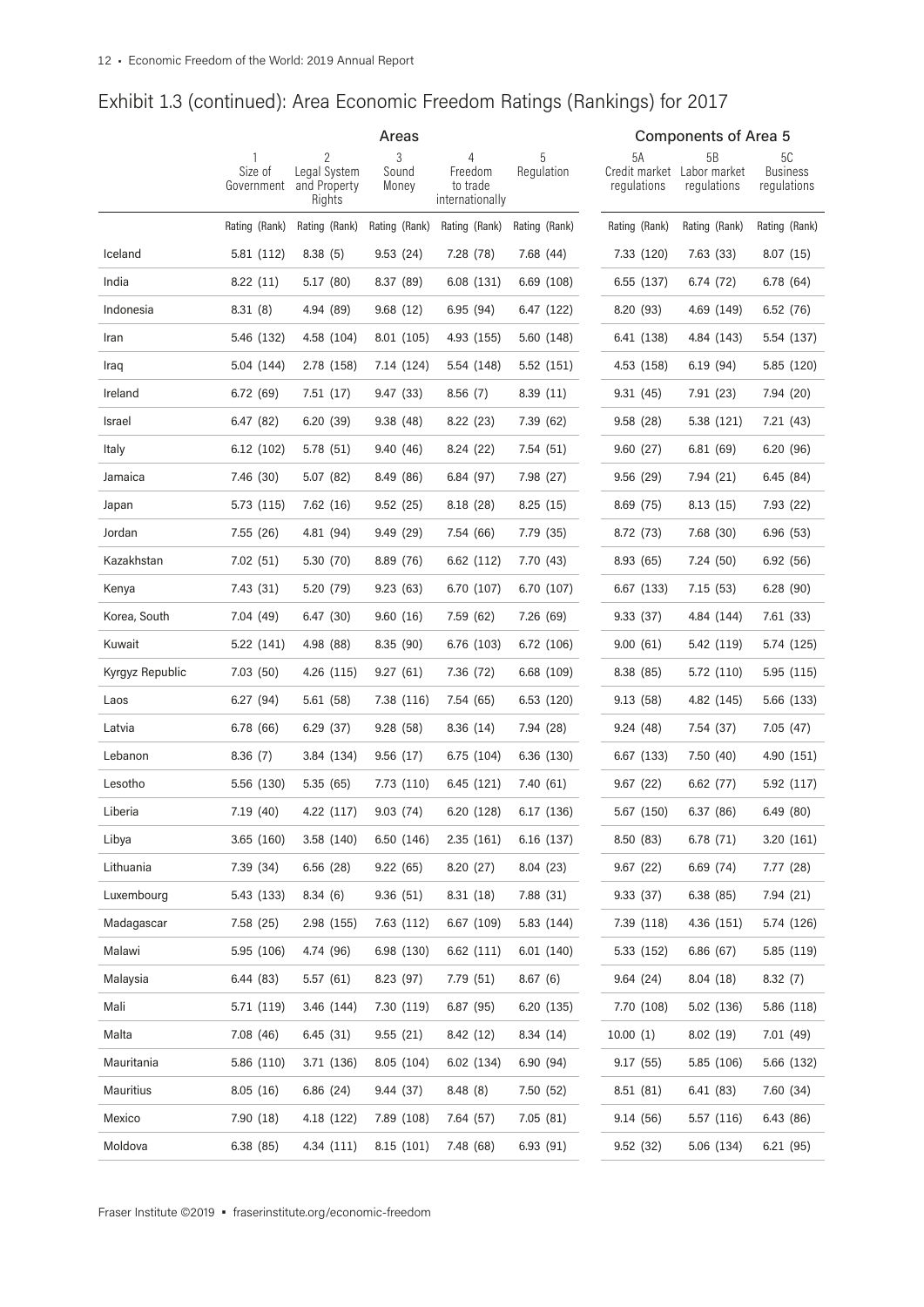|                  | Areas                 |                                             |                     |                                             |               | Components of Area 5 |                                                 |                                      |  |
|------------------|-----------------------|---------------------------------------------|---------------------|---------------------------------------------|---------------|----------------------|-------------------------------------------------|--------------------------------------|--|
|                  | Size of<br>Government | 2<br>Legal System<br>and Property<br>Rights | 3<br>Sound<br>Money | 4<br>Freedom<br>to trade<br>internationally | Regulation    | 5А<br>regulations    | 5B<br>Credit market Labor market<br>regulations | 50<br><b>Business</b><br>regulations |  |
|                  | Rating (Rank)         | Rating (Rank)                               | Rating (Rank)       | Rating (Rank)                               | Rating (Rank) | Rating (Rank)        | Rating (Rank)                                   | Rating (Rank)                        |  |
| Mongolia         | 7.86 (20)             | 5.81(50)                                    | 9.10(70)            | 6.73(105)                                   | 7.63 (47)     | 9.45(35)             | 6.81(70)                                        | 6.65(71)                             |  |
| Montenegro       | 5.93 (108)            | 4.89(91)                                    | 8.15 (100)          | 8.17(31)                                    | 7.04 (83)     | 6.67 (133)           | 7.66 (32)                                       | 6.78(63)                             |  |
| Morocco          | 6.22(96)              | 5.56(62)                                    | 7.29 (120)          | 7.08 (90)                                   | 7.27 (68)     | 8.81 (70)            | 5.95 (104)                                      | 7.07 (46)                            |  |
| Mozambique       | 5.43 (134)            | 4.10 (126)                                  | 6.94 (133)          | 6.52(118)                                   | 5.00 (156)    | 6.33 (139)           | 3.07(161)                                       | 5.60 (135)                           |  |
| Myanmar          | 6.81(64)              | 3.61 (139)                                  | 6.67 (143)          | 5.21 (150)                                  | 5.85 (142)    | 6.01(146)            | 4.95 (141)                                      | 6.60(73)                             |  |
| Namibia          | 5.71 (120)            | 6.36(35)                                    | 6.46 (150)          | 6.48 (120)                                  | 7.66 (45)     | 8.82(69)             | 8.19(13)                                        | 5.96 (114)                           |  |
| Nepal            | 7.22 (38)             | 4.54 (106)                                  | 6.81 (139)          | 6.63(110)                                   | 7.24 (70)     | 9.33(37)             | 6.39 (84)                                       | 6.00(111)                            |  |
| Netherlands      | 4.34 (159)            | 8.11(8)                                     | 9.42(41)            | 8.66(4)                                     | 8.06(21)      | 8.33(87)             | 7.51 (39)                                       | 8.34(6)                              |  |
| New Zealand      | 6.64 (74)             | 8.61(2)                                     | 9.51(27)            | 8.61(6)                                     | 9.13(2)       | 10.00(1)             | 8.77(6)                                         | 8.63(3)                              |  |
| Nicaragua        | 6.64 (73)             | 4.43 (109)                                  | 9.15(67)            | 7.80(50)                                    | 7.01 (84)     | 9.45(34)             | 5.97 (103)                                      | 5.61 (134)                           |  |
| Niger            | 6.24(95)              | 3.74 (135)                                  | 7.08 (127)          | 5.57 (146)                                  | 6.54 (119)    | 7.63(112)            | 4.26 (152)                                      | 7.73 (31)                            |  |
| Nigeria          | 8.59(4)               | 3.32 (145)                                  | 8.57 (83)           | 6.08 (132)                                  | 7.75 (37)     | 8.99(62)             | 8.93(5)                                         | 5.34 (142)                           |  |
| North Macedonia  | 6.74(68)              | 4.31 (113)                                  | 8.14 (102)          | 7.89 (45)                                   | 8.02(24)      | 9.71(21)             | 6.98 (57)                                       | 7.38(41)                             |  |
| Norway           | 4.93 (146)            | 8.48(3)                                     | 9.55(19)            | 7.57 (63)                                   | 7.59 (49)     | 9.33(37)             | 5.36 (125)                                      | 8.08(13)                             |  |
| Oman             | 4.44 (157)            | 6.18(40)                                    | 8.74 (81)           | 7.67 (56)                                   | 6.77 (102)    | 6.65 (136)           | 6.26(89)                                        | 7.41 (37)                            |  |
| Pakistan         | 7.02(52)              | 3.63 (138)                                  | 6.67 (142)          | 5.85 (142)                                  | 6.36 (129)    | 8.09(98)             | 4.97 (140)                                      | 6.02(108)                            |  |
| Panama           | 7.87 (19)             | 5.17(81)                                    | 9.74(9)             | 8.65(5)                                     | 6.87(95)      | 9.11(59)             | 5.02 (135)                                      | 6.47(82)                             |  |
| Papua New Guinea | 6.09(104)             | 4.18 (123)                                  | 6.47 (149)          | 7.32 (75)                                   | 7.71(42)      | 8.37 (86)            | 8.69(8)                                         | 6.07 (106)                           |  |
| Paraguay         | 8.30(9)               | 3.87 (133)                                  | 9.43 (39)           | 7.32 (74)                                   | 6.25 (134)    | 8.92(66)             | 4.12 (155)                                      | 5.71 (130)                           |  |
| Peru             | 7.53(27)              | 4.73 (97)                                   | 9.72(10)            | 8.24(21)                                    | 7.22 (72)     | 8.52(80)             | 6.94(59)                                        | 6.21(94)                             |  |
| Philippines      | 8.29(10)              | 4.21 (118)                                  | 9.52(26)            | 7.16(85)                                    | 7.41 (60)     | 9.23(50)             | 6.94 (58)                                       | 6.07 (104)                           |  |
| Poland           | 5.63 (125)            | 5.78 (52)                                   | 9.70(11)            | 7.89 (46)                                   | 7.19 (75)     | 7.83 (105)           | 7.12(54)                                        | 6.62 (72)                            |  |
| Portugal         | 6.20(98)              | 6.84(25)                                    | 9.39(47)            | 8.35(15)                                    | 6.81 (100)    | 7.40 (117)           | 5.86 (105)                                      | 7.16(44)                             |  |
| Qatar            | 5.69 (122)            | 6.14(41)                                    | 8.50 (84)           | 7.54 (67)                                   | 7.46 (56)     | 8.00(100)            | 6.28(88)                                        | 8.11(11)                             |  |
| Romania          | 6.99(54)              | 6.13(43)                                    | 9.37(49)            | 8.43(10)                                    | 7.48 (55)     | 8.88(67)             | 7.43 (42)                                       | 6.13(103)                            |  |
| Russia           | 6.33(89)              | 4.83 (93)                                   | 9.31(56)            | 6.83(98)                                    | 6.60(115)     | 8.22(92)             | 5.52(118)                                       | 6.06(107)                            |  |
| Rwanda           | 5.25 (140)            | 6.92(23)                                    | 9.18(66)            | 7.11 (88)                                   | 7.84 (32)     | 7.18 (124)           | 8.28(12)                                        | 8.08 (14)                            |  |
| Saudi Arabia     | 5.20 (142)            | 5.30(69)                                    | 8.97 (75)           | 6.32(123)                                   | 6.82(99)      | 6.28 (143)           | 6.93(61)                                        | 7.23 (42)                            |  |
| Senegal          | 7.02(53)              | 4.28 (114)                                  | 7.22 (122)          | 6.70 (106)                                  | 5.63 (147)    | 7.53 (115)           | 3.58 (158)                                      | 5.78 (124)                           |  |
| Serbia           | 6.37(86)              | 5.03(86)                                    | 8.24 (96)           | 7.62(60)                                    | 7.17(77)      | 8.13 (96)            | 6.88(65)                                        | 6.52(75)                             |  |
| Seychelles       | 6.27(92)              | 5.76 (53)                                   | 9.09(71)            | 7.29 (76)                                   | 7.38 (63)     | 7.88 (103)           | 7.40 (43)                                       | 6.84(61)                             |  |
| Sierra Leone     | 6.94(58)              | 3.88 (132)                                  | 6.54 (145)          | 6.05(133)                                   | 4.74 (160)    | 3.67(160)            | 5.16 (130)                                      | 5.39 (140)                           |  |
| Singapore        | 7.20 (39)             | 8.22(7)                                     | 9.85(3)             | 9.29(2)                                     | 8.98(3)       | 10.00(1)             | 7.67(31)                                        | 9.27(1)                              |  |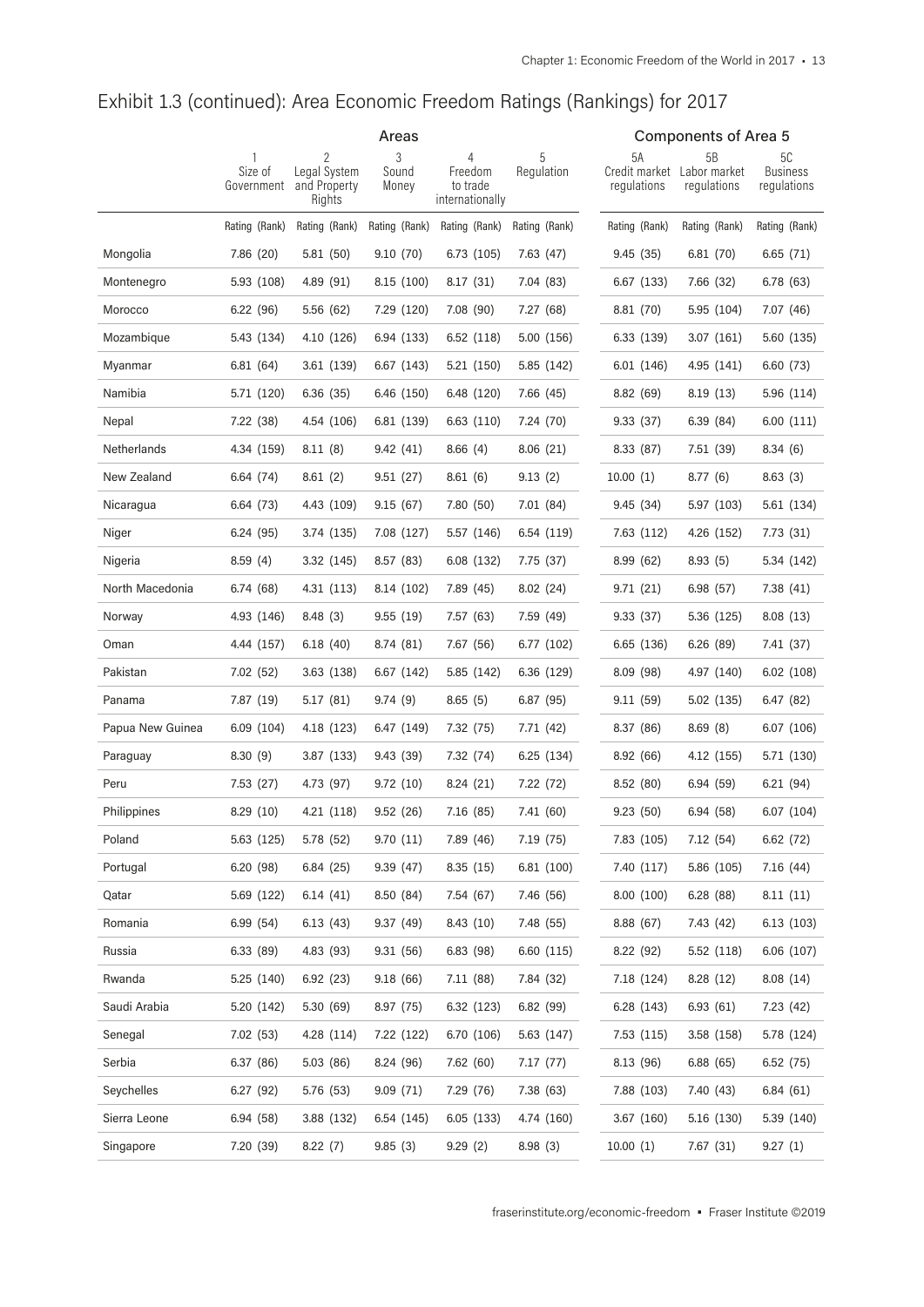|                             | Areas                 |                                             |                     |                                             |                 | Components of Area 5 |                                                 |                                      |  |
|-----------------------------|-----------------------|---------------------------------------------|---------------------|---------------------------------------------|-----------------|----------------------|-------------------------------------------------|--------------------------------------|--|
|                             | Size of<br>Government | 2<br>Legal System<br>and Property<br>Rights | 3<br>Sound<br>Money | 4<br>Freedom<br>to trade<br>internationally | 5<br>Regulation | 5A<br>regulations    | 5B<br>Credit market Labor market<br>regulations | 50<br><b>Business</b><br>regulations |  |
|                             | Rating (Rank)         | Rating (Rank)                               | Rating (Rank)       | Rating (Rank)                               | Rating (Rank)   | Rating (Rank)        | Rating (Rank)                                   | Rating (Rank)                        |  |
| Slovak Republic             | 6.49(80)              | 5.68 (56)                                   | 9.46(34)            | 8.30 (19)                                   | 7.59 (48)       | 9.88(17)             | 6.92(63)                                        | 5.98 (112)                           |  |
| Slovenia                    | 5.25 (139)            | 6.22(38)                                    | 9.41(44)            | 7.90 (44)                                   | 6.98(88)        | 8.33 (87)            | 6.12(99)                                        | 6.49 (79)                            |  |
| South Africa                | 5.77(113)             | 5.05(84)                                    | 8.17(99)            | 6.87(96)                                    | 7.20 (74)       | 9.18(54)             | 6.61 (78)                                       | 5.80 (122)                           |  |
| Spain                       | 6.09(103)             | 6.76(27)                                    | 9.40(45)            | 8.05(36)                                    | 7.46 (57)       | 9.32(44)             | 6.14(95)                                        | 6.92(57)                             |  |
| Sri Lanka                   | 7.63 (22)             | 4.91 (90)                                   | 7.58 (113)          | 5.83 (143)                                  | 6.91(93)        | 7.58 (114)           | 6.45(81)                                        | 6.68(68)                             |  |
| Sudan                       | 7.64 (21)             | 3.03(154)                                   | 4.40 (160)          | 2.31(162)                                   | 5.95 (141)      | 6.23 (144)           | 4.71 (147)                                      | 6.92(58)                             |  |
| Suriname                    | 6.37(87)              | 4.69 (100)                                  | 7.24 (121)          | 7.22 (81)                                   | 7.73 (40)       | 8.66 (76)            | 8.98(4)                                         | 5.55 (136)                           |  |
| Sweden                      | 4.54 (155)            | 7.75 (15)                                   | 9.30(57)            | 8.18(30)                                    | 8.05(22)        | 9.33(37)             | 6.93(62)                                        | 7.87(24)                             |  |
| Switzerland                 | 7.60 (23)             | 8.40(4)                                     | 9.93(1)             | 7.62 (61)                                   | 8.48(9)         | 9.33(37)             | 7.85(25)                                        | 8.25(9)                              |  |
| Syria                       | 5.72 (117)            | 3.24 (147)                                  | 5.93 (154)          | 4.97 (154)                                  | 5.37 (153)      | 5.59 (151)           | 5.68 (112)                                      | 4.85 (153)                           |  |
| Taiwan                      | 7.38 (35)             | 6.76(26)                                    | 9.75(7)             | 7.73 (53)                                   | 7.64 (46)       | 8.08 (99)            | 6.86(66)                                        | 7.98 (19)                            |  |
| Tajikistan                  | 5.09 (143)            | 5.04(85)                                    | 7.54(114)           | 5.94 (136)                                  | 6.63 (114)      | 7.84 (104)           | 5.73 (108)                                      | 6.31(89)                             |  |
| Tanzania                    | 6.66 (72)             | 5.69(55)                                    | 8.27 (94)           | 6.24 (127)                                  | 7.00 (85)       | 8.76 (72)            | 6.51(80)                                        | 5.73 (127)                           |  |
| Thailand                    | 6.78(65)              | 4.67 (101)                                  | 8.59(82)            | 7.24 (80)                                   | 7.00 (86)       | 9.30(46)             | 4.70 (148)                                      | 6.99(50)                             |  |
| Timor-Leste                 | 4.45 (156)            | 3.27 (146)                                  | 8.11 (103)          | 7.78 (52)                                   | 6.33 (131)      | 5.20 (153)           | 7.30 (47)                                       | 6.49(81)                             |  |
| Togo                        | 6.51 (78)             | 5.24 (73)                                   | 6.98 (129)          | 5.67 (145)                                  | 6.63 (112)      | 8.33 (87)            | 4.17 (154)                                      | 7.40 (39)                            |  |
| Trinidad & Tobago           | 5.40 (135)            | 4.56 (105)                                  | 9.11(69)            | 7.81 (49)                                   | 6.60 (116)      | 6.00 (147)           | 7.55(35)                                        | 6.25(92)                             |  |
| Tunisia                     | 5.63 (126)            | 5.29(71)                                    | 6.90 (134)          | 6.76 (102)                                  | 6.42 (126)      | 7.22 (122)           | 5.36 (124)                                      | 6.69(67)                             |  |
| Turkey                      | 6.60(76)              | 4.62 (103)                                  | 8.85 (78)           | 7.27 (79)                                   | 6.03 (139)      | 6.30 (141)           | 4.71 (146)                                      | 7.07 (45)                            |  |
| Uganda                      | 7.48 (29)             | 4.71 (99)                                   | 9.35(53)            | 7.63 (59)                                   | 7.79 (34)       | 8.50 (82)            | 8.66(9)                                         | 6.21(93)                             |  |
| Ukraine                     | 7.16 (43)             | 4.44 (108)                                  | 4.99 (159)          | 6.78 (100)                                  | 6.44 (125)      | 7.79 (106)           | 5.13 (133)                                      | 6.42(87)                             |  |
| <b>United Arab Emirates</b> | 5.85 (111)            | 5.67 (57)                                   | 9.06 (72)           | 8.05 (37)                                   | 7.24 (71)       | 6.70 (132)           | 6.70 (73)                                       | 8.31(8)                              |  |
| United Kingdom              | 6.21 (97)             | 7.78 (14)                                   | 9.67(13)            | 8.43 (11)                                   | 8.35(13)        | 8.88(68)             | 8.38(10)                                        | 7.80 (26)                            |  |
| <b>United States</b>        | 7.16(42)              | 7.44 (18)                                   | 9.80(5)             | 7.67 (55)                                   | 8.86(5)         | 9.33(36)             | 9.16(3)                                         | 8.10(12)                             |  |
| Uruguay                     | 6.32(90)              | 5.23(74)                                    | 9.04(73)            | 7.86 (47)                                   | 6.80 (101)      | 7.37 (119)           | 6.13(97)                                        | 6.90(59)                             |  |
| Venezuela                   | 4.58 (154)            | 1.98 (162)                                  | 0.69(162)           | 3.18(159)                                   | 2.49 (162)      | 3.33(162)            | 2.11(162)                                       | 2.01(162)                            |  |
| Vietnam                     | 6.70 (70)             | 5.00(87)                                    | 6.68 (141)          | 6.27(126)                                   | 6.73 (104)      | 8.95(63)             | 5.26 (128)                                      | 5.96 (113)                           |  |
| Yemen, Republic             | 7.11(45)              | 3.16(150)                                   | 7.96 (107)          | 5.93 (138)                                  | 5.04 (155)      | 5.00 (155)           | 6.12(101)                                       | 3.99 (158)                           |  |
| Zambia                      | 6.61 (75)             | 5.22 (77)                                   | 8.80 (79)           | 7.10 (89)                                   | 6.46 (123)      | 7.52 (116)           | 5.72 (111)                                      | 6.15(101)                            |  |
| Zimbabwe                    | 5.49 (131)            | 4.05 (127)                                  | 8.42 (87)           | 3.75(157)                                   | 6.73 (103)      | 9.10(60)             | 6.12(98)                                        | 4.96 (149)                           |  |

Ratings are shown rounded to the nearest tenth of a point, but the rankings are based on the unrounded ratings.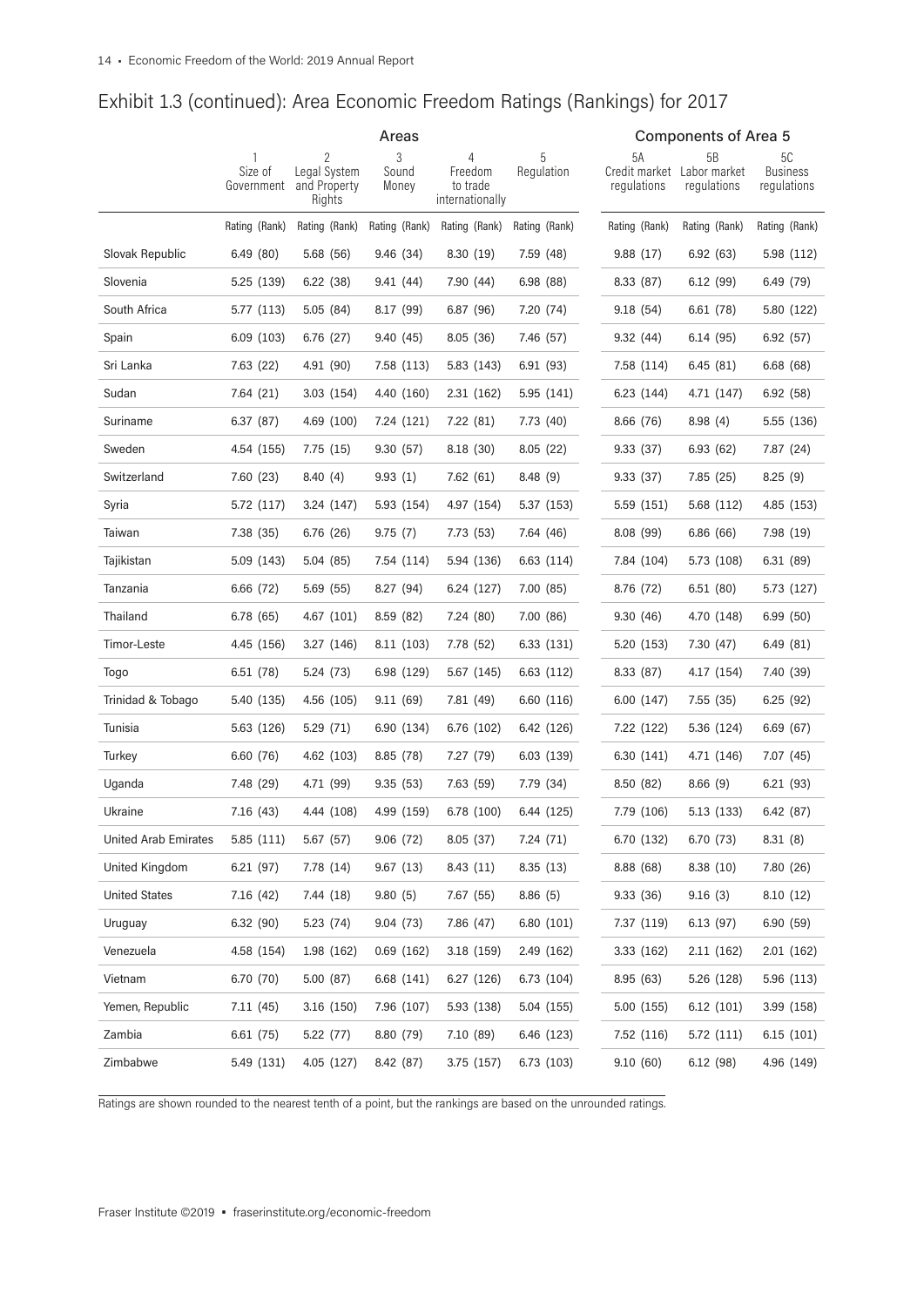## **The EFW Panel Dataset**

Over the years, the EFW index has become more comprehensive and the available data more complete. As a result, the number and composition of the components for many countries vary across time. This makes it difficult to directly compare index values from earlier periods with later periods. To assist researchers who are interested in a consistent time-series for a particular country and/or longitudinal data for a panel of countries, we previously developed and reported a chain-linked version of the index.

One of the problems with the chain-linked index was that it was limited to just the 123 countries that were available in the chain-link's "base year" of 2000. Beginning with the report of 2017, we have replaced the chain-linked index with the EFW Panel Dataset, which reports area and summary ratings for all countries for which we have a regular EFW index score in any given year.<sup>2</sup> The EFW Panel Dataset is our best attempt to provide scholars with consistent time-series/ longitudinal data.

The EFW Panel Dataset adjusts the regular EFW index in two ways. (1) From the most-recent year annually back to 2000, whenever possible, we estimate any missing data by autoregressively "back-casting" the data, meaning we use actual values in later years to estimate the missing values for earlier years. For example, if a country is missing a data value for a particular component from 2000 to 2004, this method estimates the missing values based on data available in 2005 and thereafter. This approach allows us to have area and summary ratings for up to the entire 162 jurisdictions in the EFW index. (2) For 1970, 1975, 1980, 1985, 1990, and 1995, the index is chain-linked as described in previous editions. That is, using 2000 as the base year, *changes* in a country's scores backward in time are based only on *changes* in components that were present in adjoining years. It should be noted that the EFW Panel Dataset contains area and summary ratings only for those years in which the country received a regular EFW index rating. Because some data for earlier years may have been updated or corrected, researchers are always encouraged to use the data from the most recent annual report to assure the most reliable figures.

The panel dataset provides scholars interested in the longer time trends with the best possible set of data. Previous editions of the *Economic Freedom of the World* have reported the global average from 1980 to present among the set of 102 nations with complete data. For instance, last year's report (p. 17) reported that the average rating increased among developed nations from 6.43 to 7.71 and among developing nations from 4.91 to 6.65 between 1980 and 2016. Most of the increase occurred during the 1980-to-2000 period. Exhibit 1.4 shows the global average for all 123 nations with compete data since 2000. Between 2000 and 2017, the average economicfreedom rating increased to 6.90 from 6.60 units, which is about three-tenths of a standard deviation over this period. While the pace of liberalization has certainly slowed in the 2000s compared to the 1980s and 1990s, these figures confirm that economic liberalization continues in most countries even into the new millennium.

<sup>2</sup> The EFW Panel Dataset may be found at <https://www.fraserinstitute.org/economic-freedom/dataset>.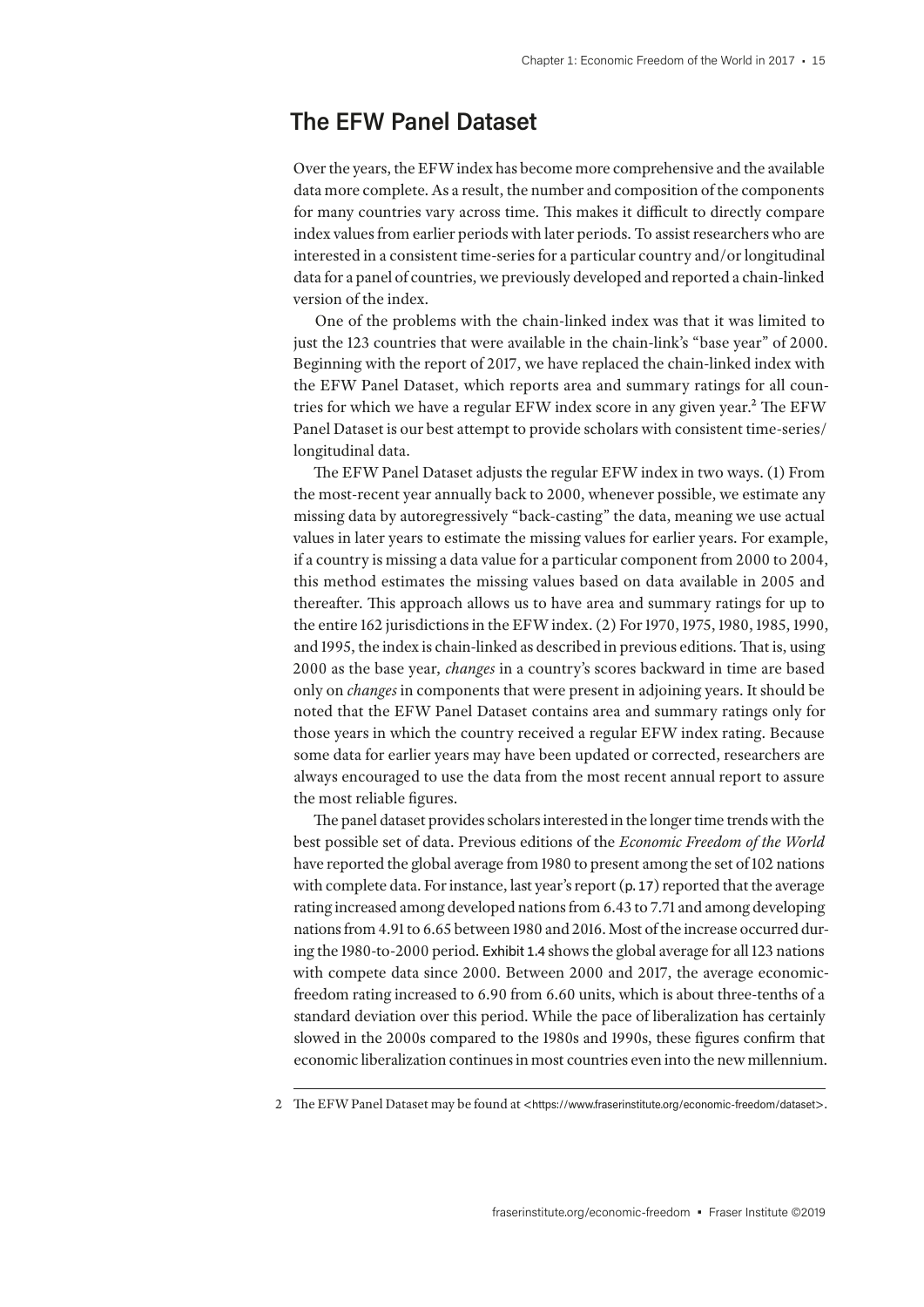

### Exhibit 1.4: Average Economic Freedom Rating, 2000–2017

6.5 2000 2001 2002 2003 2004 2005 2006 2007 2008 2009 2010 2011 2012 2013 2014 2015 2016 2017

## **New countries to consider**

The number of countries covered in the EFW index has grown quickly in the last few years. The primary constraint that prevents adding more countries is the availability of data from our third-party data sources. In particular, it is very difficult to add new countries unless they are in both the *Global Competitiveness Report* published by the World Economic Forum and the World Bank's *Doing Business* report, because we rely on those two sources for a large share of our data.

In the last year, we examined the possibility of adding 13 new nations, who were not yet in both of these reports: Afghanistan, Comoros, Djibouti, Eritrea, Kosovo, Maldives, Palestinian Territories, Sao Tome and Principe, Solomon Islands, Somalia, South Sudan, Uzbekistan, and Vanuatu. Though there is *technically* enough data to score them, in the end, it was decided that the quality of data for these nations has not yet reached the level that warrants inclusion in the main EFW index. Exhibit 1.5 nevertheless shows the area and summary EFW index ratings and the summary ranking that each country would have received had they been included in this year's final dataset.

Three nations stand out for additional comment: Kosovo, Palestinian Territories, and Vanuatu, all of which score higher than most would expect. Vanuatu would have earned summary ratings of 8.15 and Kosovo of 8.17, which would be good enough to rank  $6<sup>th</sup>$  and  $7<sup>th</sup>$  in the world. While some other former communist nations like Georgia and Estonia score highly on the EFW index, Kosovo's troubled recent history would not seem to be good for the development of such high economic freedom. It also seems odd that Vanuatu, a small island nation in the south Pacific, scored so highly. Palestine's 7.71 would have ranked 28<sup>th</sup>, higher than all of its neighbors including Israel. In part, we suspect that Palestine's lack of state capacity to do much taxing or regulating could explain the score, but again this seems too high. We plan to continue to examine the availability and quality of the data for these countries, and others, and hope to be able to add more countries in the coming years. We invite comments from readers with expertise in these countries to provide feedback on the perceived accuracy of these scores.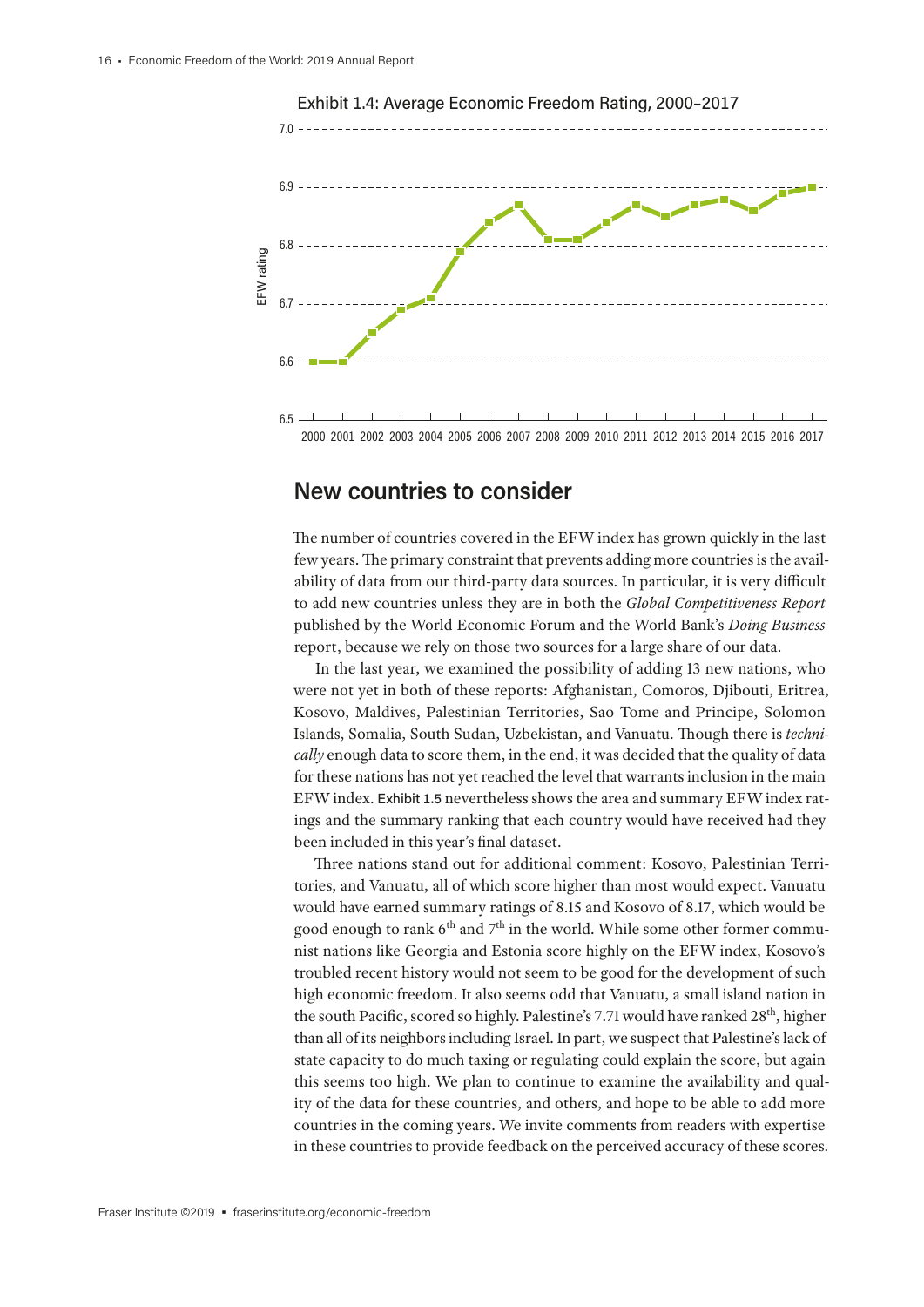|                                | Size of<br>Government | 2<br>Legal System<br>and Property<br>Rights | 3<br>Sound Money | 4<br>Freedom to trade<br>internationally | 5<br>Regulation | Summary<br><b>Index Rating</b> | Summary<br>Rank |
|--------------------------------|-----------------------|---------------------------------------------|------------------|------------------------------------------|-----------------|--------------------------------|-----------------|
| Afghanistan                    | 8.47                  | 2.88                                        | 9.50             | 5.48                                     | 7.49            | 6.76                           | 94              |
| Comoros                        | 5.73                  | 4.66                                        | 7.13             | 7.58                                     | 7.66            | 6.55                           | 113             |
| Djibouti                       | 3.31                  | 4.42                                        | 9.76             | 6.95                                     | 7.89            | 6.46                           | 120             |
| Eritrea                        | 2.00                  | 3.74                                        | 6.44             | 3.74                                     | 4.93            | 4.17                           | 173             |
| Kosovo                         | 7.23                  | 6.25                                        | 9.68             | 8.89                                     | 8.67            | 8.15                           | 7               |
| Maldives                       | 7.03                  | 4.83                                        | 9.46             | 6.97                                     | 7.34            | 7.13                           | 72              |
| <b>Palestinian Territories</b> | 7.68                  | 5.60                                        | 9.16             | 8.89                                     | 7.23            | 7.71                           | 28              |
| Sao Tome and Principe          | 6.47                  | 6.05                                        | 9.39             | 7.30                                     | 6.75            | 7.19                           | 64              |
| Solomon Islands                | 5.37                  | 5.89                                        | 7.20             | 5.76                                     | 8.65            | 6.57                           | 110             |
| Somalia                        | 7.37                  | 3.60                                        | 5.00             | 6.93                                     | 6.83            | 5.95                           | 145             |
| South Sudan                    | 4.16                  | 3.23                                        | 1.67             | 0.26                                     | 4.87            | 2.84                           | 174             |
| <b>Uzbekistan</b>              | 7.17                  | 4.49                                        | 6.83             | 4.03                                     | 7.03            | 5.91                           | 146             |
| Vanuatu                        | 8.26                  | 6.85                                        | 9.34             | 8.02                                     | 8.37            | 8.17                           | 6               |

#### Exhibit 1.5 Area and Summary Ratings for Potential New Countries, 2017

## **Economic freedom and human progress**

As is customary, this chapter concludes with some simple graphs illustrating relationships between economic freedom and various other indicators of human and political progress (Exhibits 1.6–1.14). The graphs use the average of the EFW panel dataset for the period from 1995 to 2017, breaking the data into four quartiles ordered from low to high. Because persistence is important and the impact of economic freedom will be felt over a lengthy time period, it is better to use the average rating over a fairly long time span rather than the current rating to observe the impact of economic freedom on performance.

The graphs begin with the data on the relationship between economic freedom and the level of per-capita GDP. In recent years, numerous scholarly studies have analyzed these relationships in detail and, almost without exception, have found that countries with higher and improving economic freedom grow more rapidly and achieve higher levels of per-capita GDP (Hall and Lawson, 2014). Many of the relationships illustrated in the graphs below reflect the impact of economic freedom as it works through increasing economic income. In other cases, the observed relationships may reflect the fact that some of the variables that influence economic freedom may also influence political factors like trust, honesty in government, and protection of civil liberties. Thus, we are not necessarily arguing that there is a direct causal relation between economic freedom and the variables considered below. In other words, these graphs are no substitute for real, scholarly investigation that controls for other factors. Nonetheless, we believe that the graphs provide some insights into the contrast between the nature and characteristics of market-oriented economies and those dominated by government regulation and planning. At the very least, these figures suggest potentially fruitful areas for future research.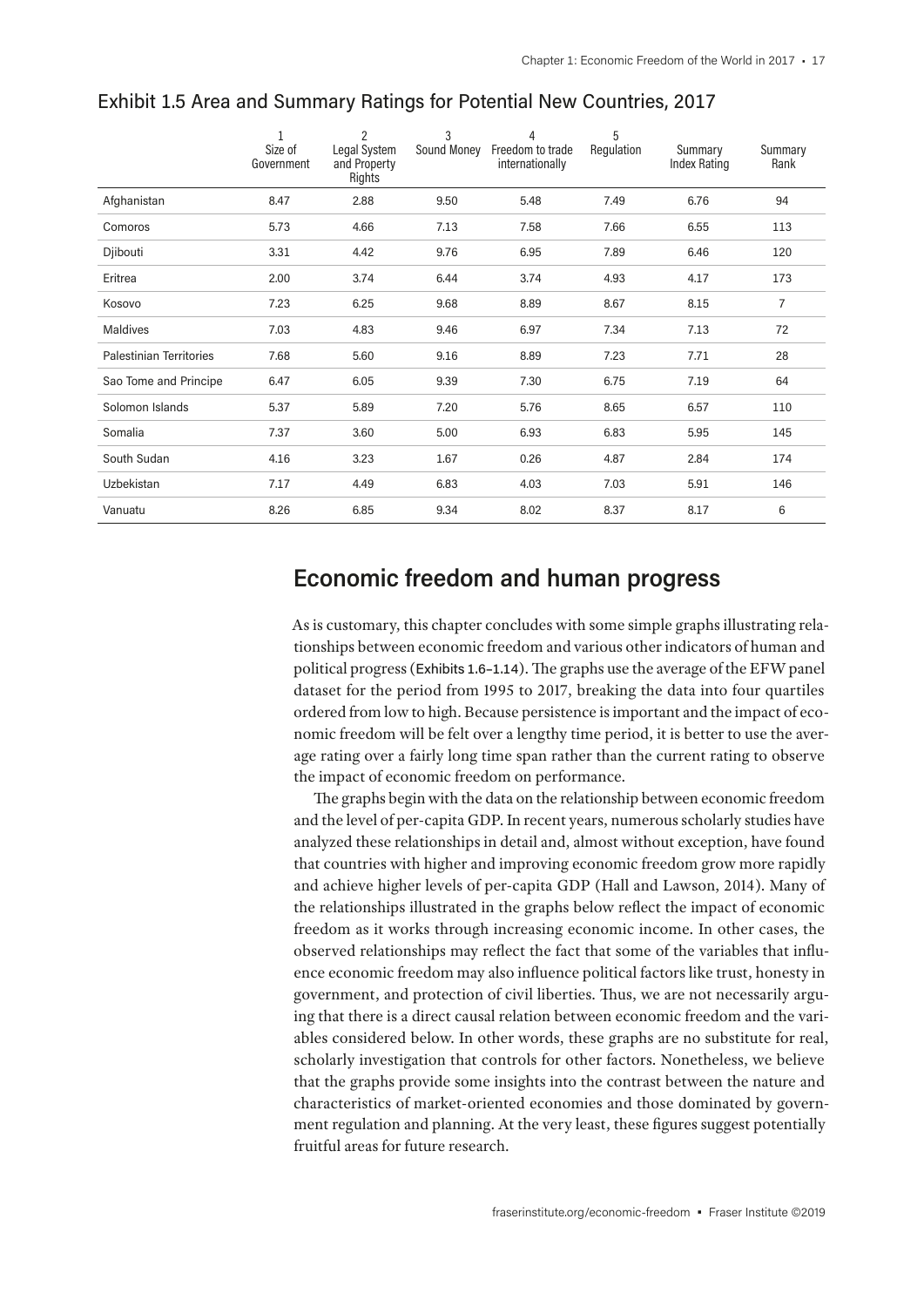

### Exhibit 1.6: Economic Freedom and Income per Capita



### Exhibit 1.7: Economic Freedom and Life Expectancy



Sources: Average Economic Freedom Panel Score, 1995–2017; World Bank, 2017, *World Development Indicators*.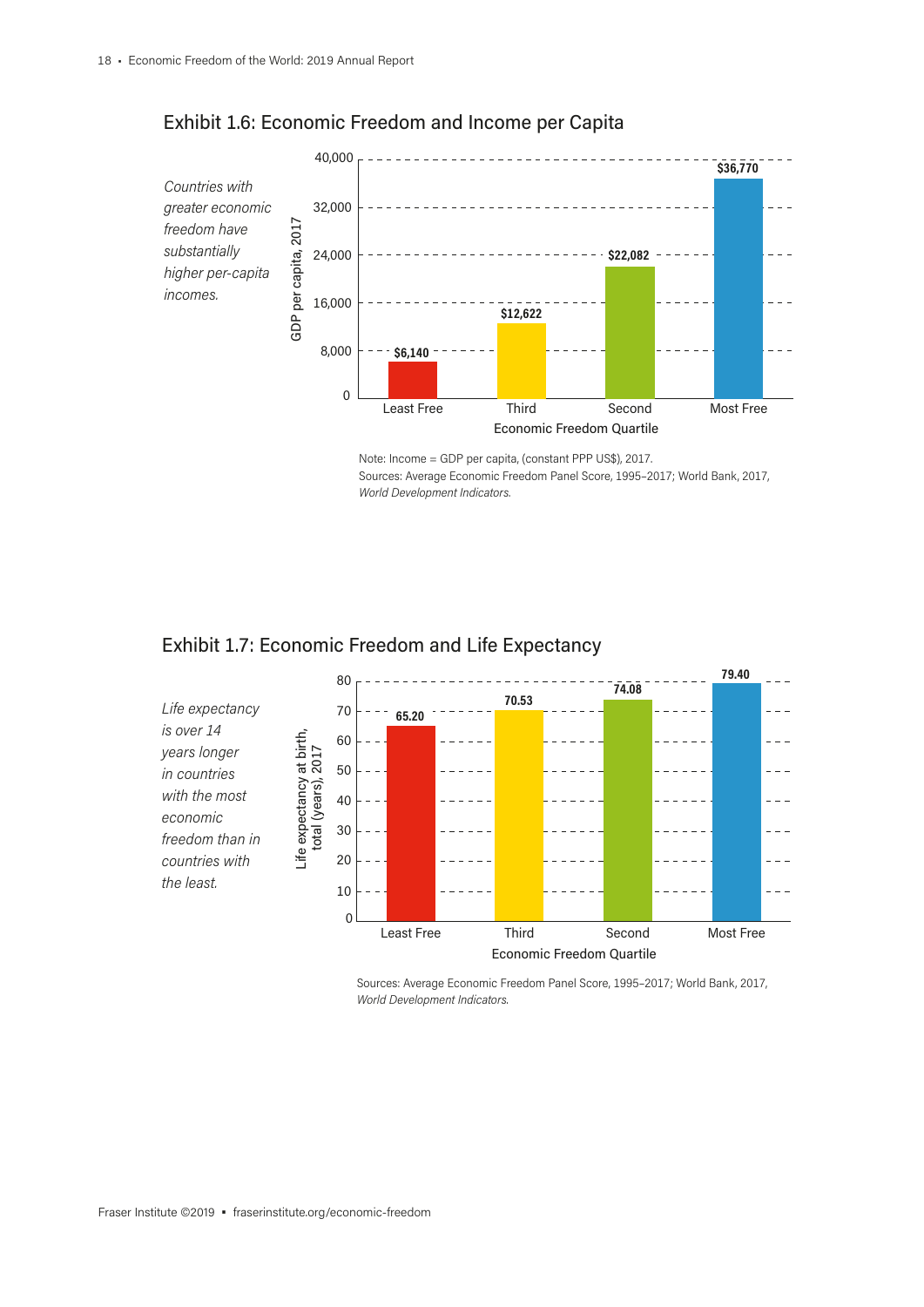

### Exhibit 1.8: Economic Freedom and Infant Mortality Rate

Sources: Average Economic Freedom Panel Score, 1995–2017; World Bank, 2017, *World Development Indicators*.

### Exhibit 1.9: Economic Freedom and the Income Share of the Poorest 10%

*10% of the population is unrelated to economic freedom.* 

3.0 **2.75%***The share of*  ncome Share (Bottom 10%), 2017 Income Share (Bottom 10%), 2017 **2.53% 2.42% 2.38%** 2.5  $\sim$ *income earned by the poorest*  2.0 1.5 1.0 0.5 0.0 Least Free Third Second Most Free Economic Freedom Quartile

> Sources: Average Economic Freedom Panel Score, 1995–2017; World Bank, 2017, *World Development Indicators*.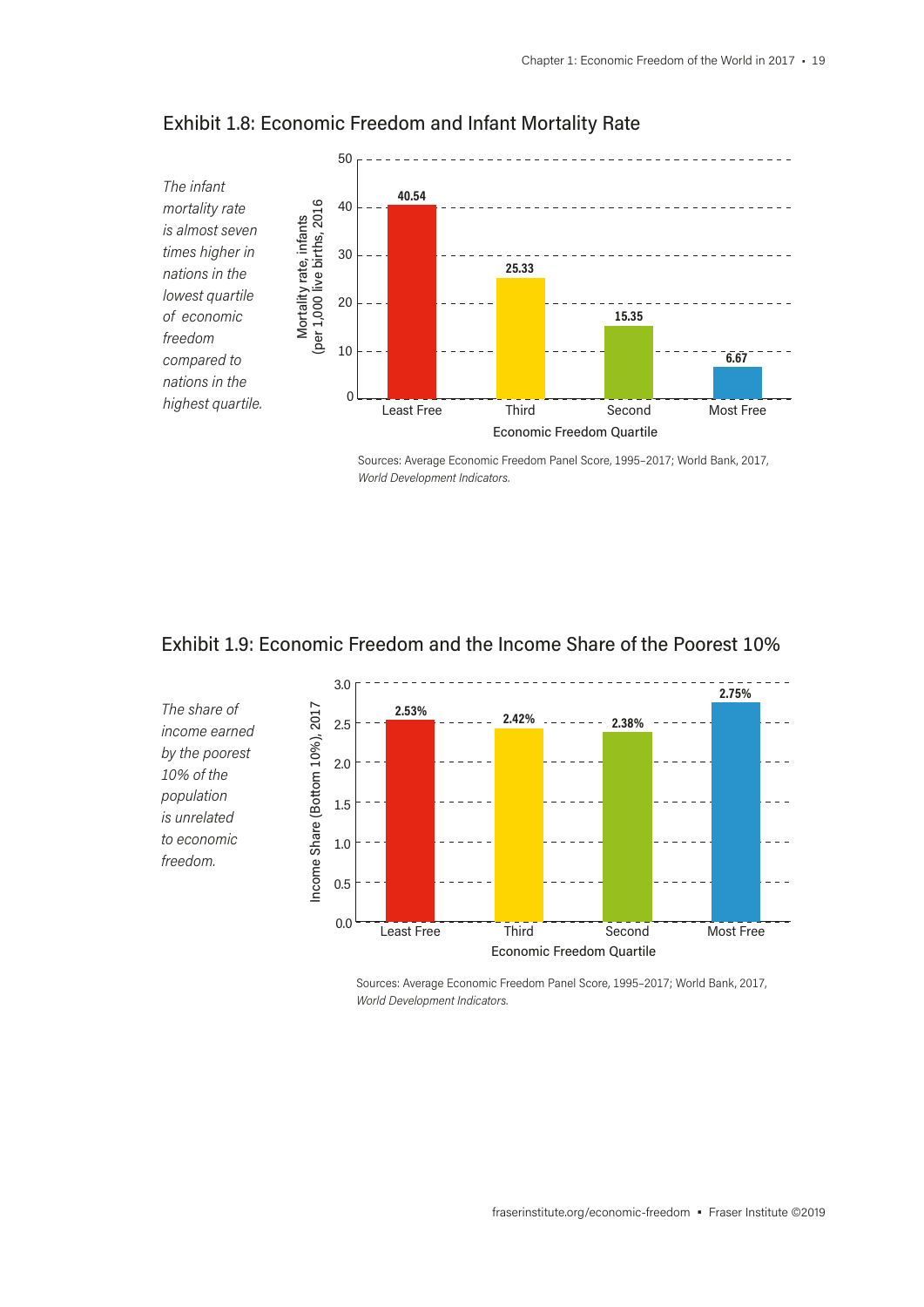

Exhibit 1.10: Economic Freedom and the Income Earned by the Poorest 10%

Note: Annual income per capita of poorest 10% (constant PPP US\$), 2016. Sources: Average Economic Freedom Panel Score, 1995–2017; World Bank, 2017, *World Development Indicators*.





Note: The **extreme** poverty rate is the percentage of a country's population that lives on **\$1.90** per day; the **moderate** poverty rate is the percentage that lives **\$3.20** per day, in 2011 constant PPP-adjusted dollars.

Sources: Average Economic Freedom Panel Score, 1995–2017; World Bank, 2017, *World Development Indicators*; for details, see Connors, 2011.

*freedom.*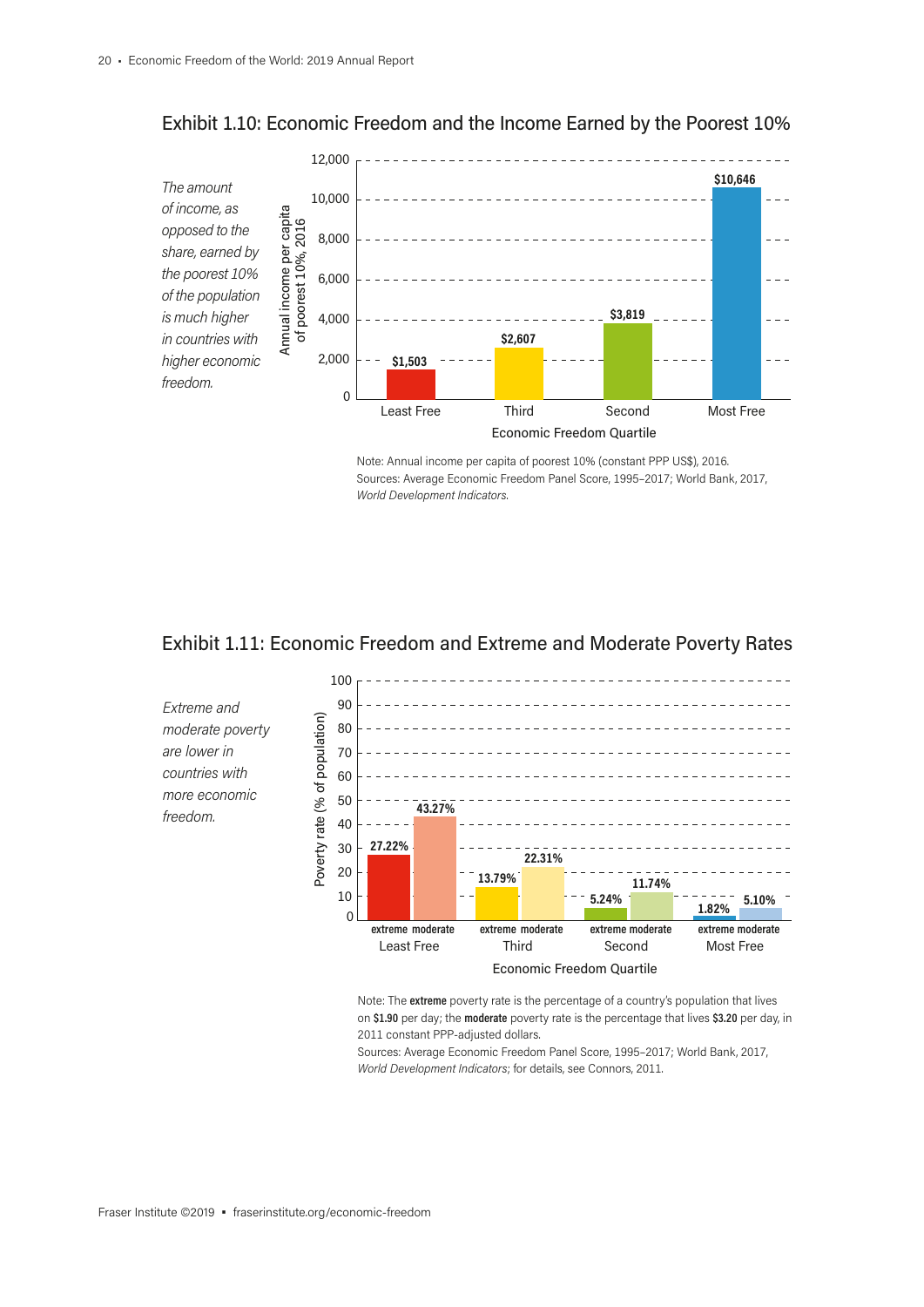

#### Exhibit 1.12: Economic Freedom and Political Rights and Civil Liberties

Note: **Political rights** and **civil liberties** are measured on a scale from 1 to 7: 1 = the highest degree of political rights and civil liberties; 7 = the lowest.

Sources: Average Economic Freedom Panel Score, 1995–2017; Freedom House, 2017, *Freedom in the World 2017*.



0.0

### Exhibit 1.13: Economic Freedom and the UN Gender Inequality Index

Note: "The Gender Inequality Index (GII) reflects gender-based disadvantage in three dimensions—reproductive health, empowerment and the labour market—for as many countries as data of reasonable quality allow … It ranges from 0, where women and men fare equally, to 1, where one gender fares as poorly as possible in all measured dimensions." Data are for 2015.

Least Free Third Second Most Free

Economic Freedom Quartile

Sources: Average Economic Freedom Panel Score, 1995–2017; United Nations Development Programme, 2016, *Table 5: Gender Inequality Index*.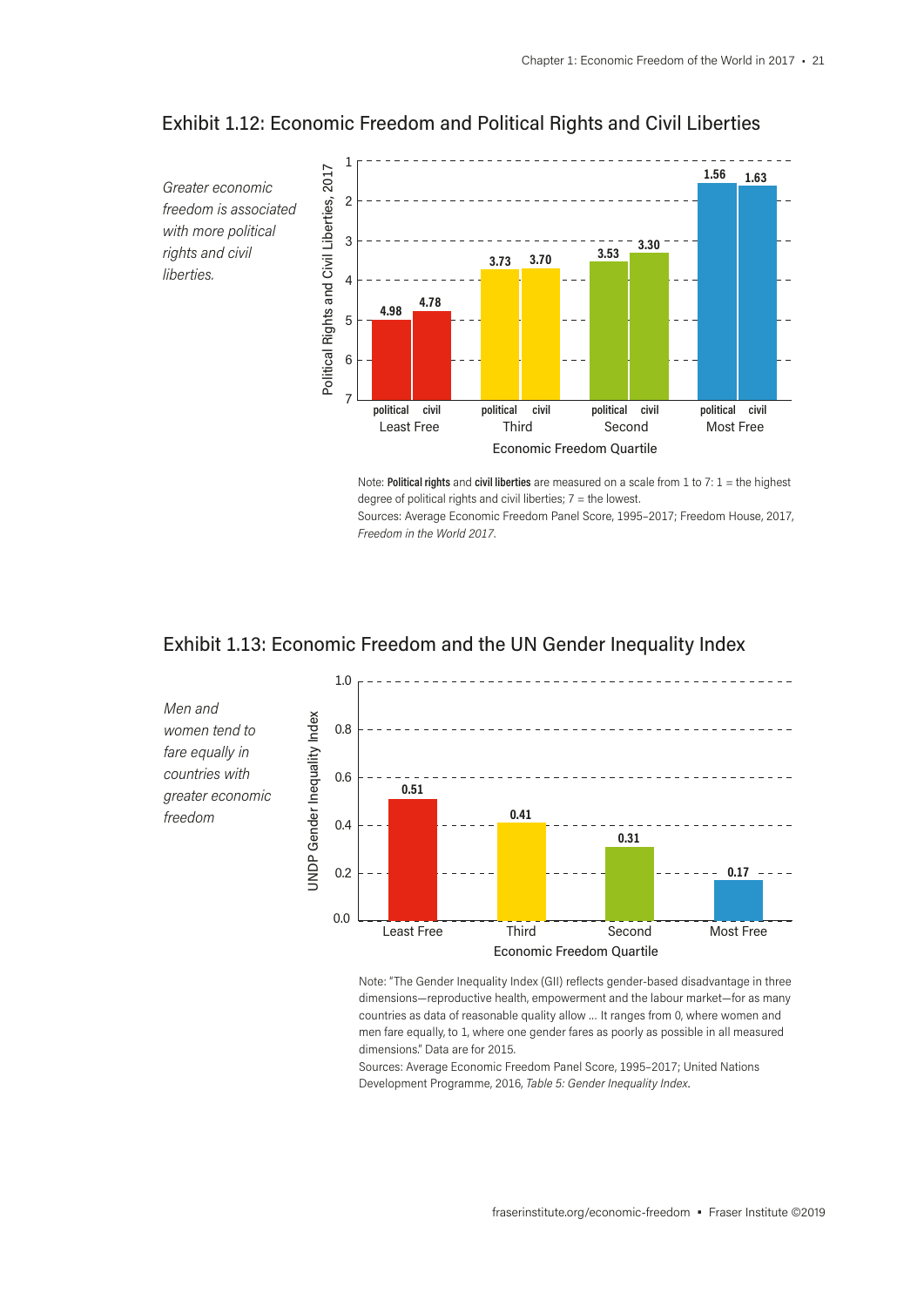

## Exhibit 1.14: Economic Freedom and the UN World Happiness Index

Note: "The rankings are based on answers to the main life evaluation question … This is called the Cantril ladder: it asks respondents to think of a ladder, with the best possible life for them being a 10, and the worst possible life being a 0. They are then asked to rate their own current lives on that 0 to 10 scale." Data are for 2015.

Sources: Average *Economic Freedom Panel Score, 1995–2017*; United Nations, 2016, *World Happiness Report 2016 Update.*